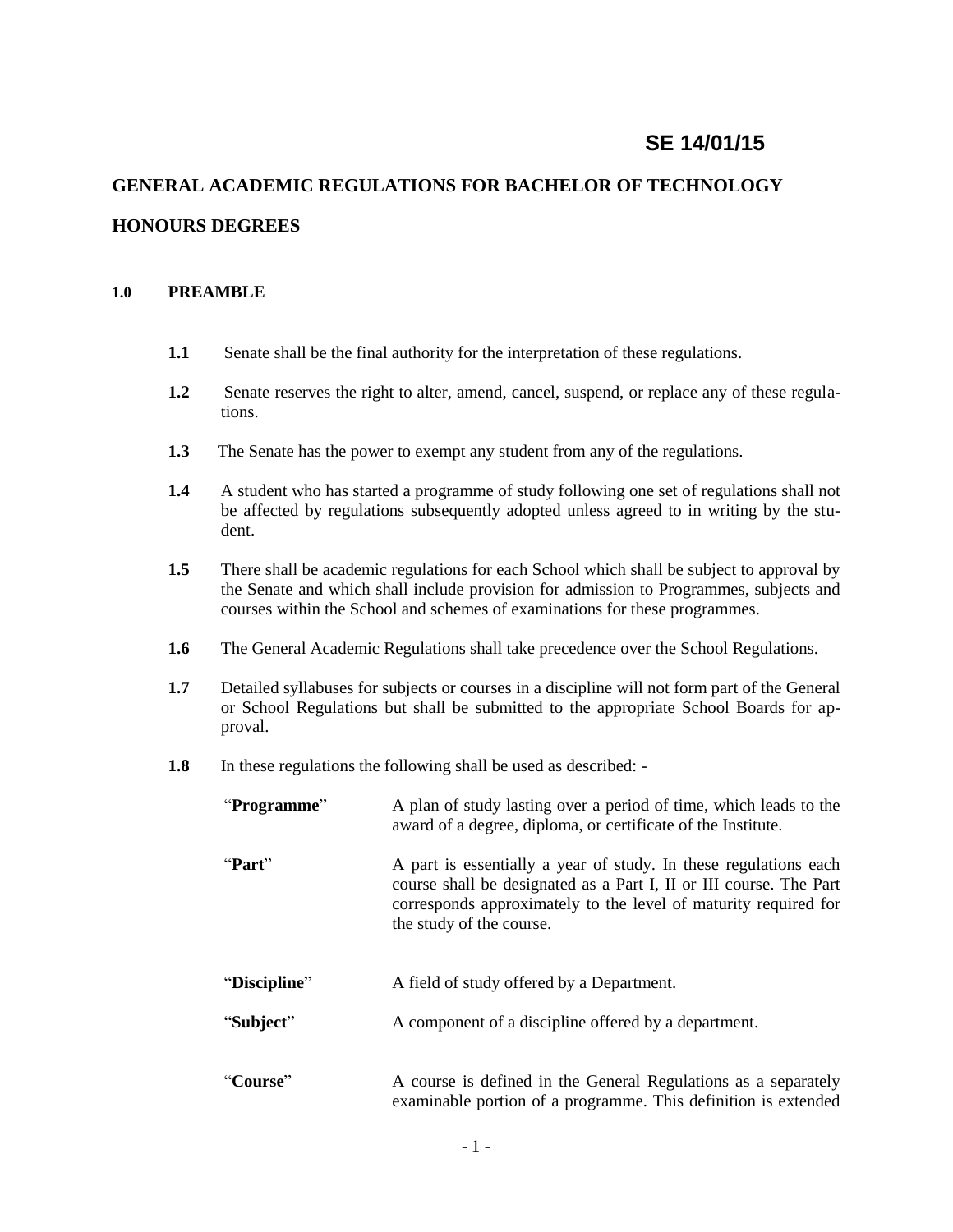| by the introduction of the terms double course, practical course,<br>field course, project course and Internship course. |                                                                                                                                                                                                                                                                                                                                                                                                          |  |
|--------------------------------------------------------------------------------------------------------------------------|----------------------------------------------------------------------------------------------------------------------------------------------------------------------------------------------------------------------------------------------------------------------------------------------------------------------------------------------------------------------------------------------------------|--|
| "Practical Course"                                                                                                       | a course in which a student is required to carry out, un-<br>der the direction and supervision of a member of the ac-<br>ademic staff in a laboratory, a series of practical exercis-<br>es related to particular topics within a subject.                                                                                                                                                               |  |
|                                                                                                                          | "Field Trip / Industrial Visit" is an excursion outside the Institute campus under the<br>supervision of academic and/or technical staff of the In-<br>stitute. It may last for part of the day or be conducted<br>over a long period. The field trip can form part of a<br>course or, if it is of sufficient duration, form a course in<br>its own right. In the latter case it will be a field course. |  |
| "Core Course"                                                                                                            | course, which is considered to be a prerequisite for entry<br>into a degree study programme.                                                                                                                                                                                                                                                                                                             |  |
| "Project Course"                                                                                                         | is a course in which a student is required to carry out,<br>under the direction and supervision of a member of the<br>academic staff, private studies or investigations related<br>to a particular topic within a Technological Area.                                                                                                                                                                    |  |
| "Project"                                                                                                                | Practical assignment, which is separately examined.                                                                                                                                                                                                                                                                                                                                                      |  |
| "Internship"                                                                                                             | A prescribed period of hands-on experience in a relevant<br>industrial/institutional setting.                                                                                                                                                                                                                                                                                                            |  |
| "Continuous Assessment"                                                                                                  | Prescribed assignments to be completed within a given<br>period and forming a part of a course.                                                                                                                                                                                                                                                                                                          |  |
| "Semester"                                                                                                               | A prescribed period normally comprising 15<br>weeks, including teaching, revision and<br>Examinations.                                                                                                                                                                                                                                                                                                   |  |

**1.9** A schedule of programmes, subjects and courses and their codes for use in computerized student records shall be maintained by the Registrar. These codes shall be alpha/numeric.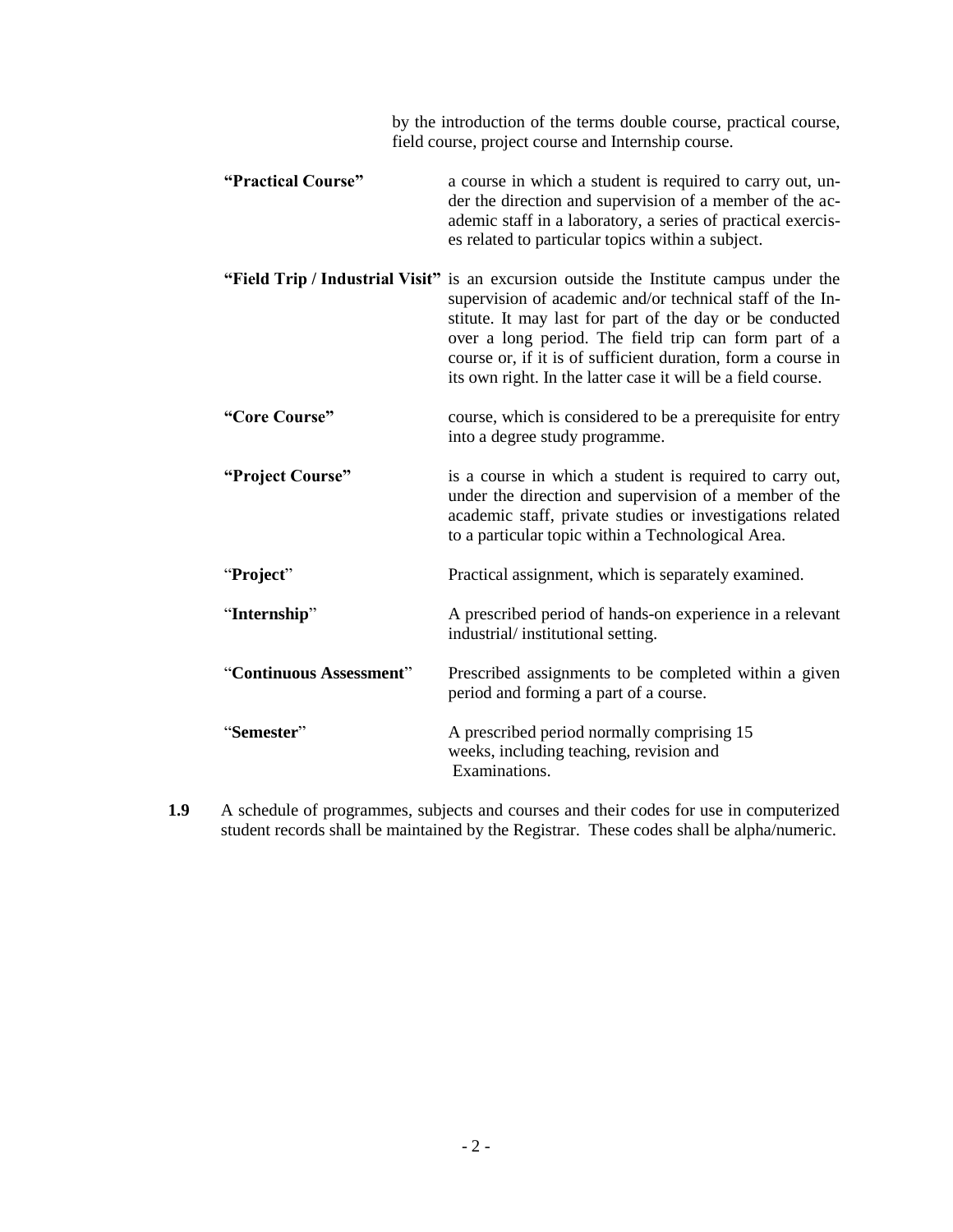# **2.0 PROGRAMMES**

**2.1** The Institute would offer programmes for undergraduate Bachelor's Degrees at Honours Level.

#### **Honours Degrees**

- 2.1.1 The structure of Honours Degree Programmes would be prescribed in the School Regulations. These structures may vary in accordance with the particular requirements of different Schools and Subjects but all Honours Programmes shall normally contain the following elements:
	- a) one or more 'subjects' shall be studied over at least four years of fulltime study (or equivalent), including a minimum of 30 weeks of Internship. These subjects shall be studied intensively and progressively i.e. studies in the final year(s) assume prior knowledge of the Subject in the preceding years and be taught and examined at a level requiring great breadth and depth of research, entrepreneurship, knowledge and understanding.
	- b) The combination of subjects and courses within an Honours Programme shall be prescribed so as to focus on specific topics and to disallow a wide choice of disparate options. This specific focus may be influenced by the requirements for professional recognition and registration within a particular field.
	- c) One or more subsidiary subjects/courses may be studied within the Honours programme but assessment in these subjects/courses either will not contribute to the final classification of the degree awarded or will be assigned a relatively lighter weighting in the overall calculations.
	- d) A candidate for an 'Honours' degree shall normally be required to complete a project or dissertation within the programme of study.

At least 60% of the courses taken in an 'Honours' programme will be in the major/core subject(s).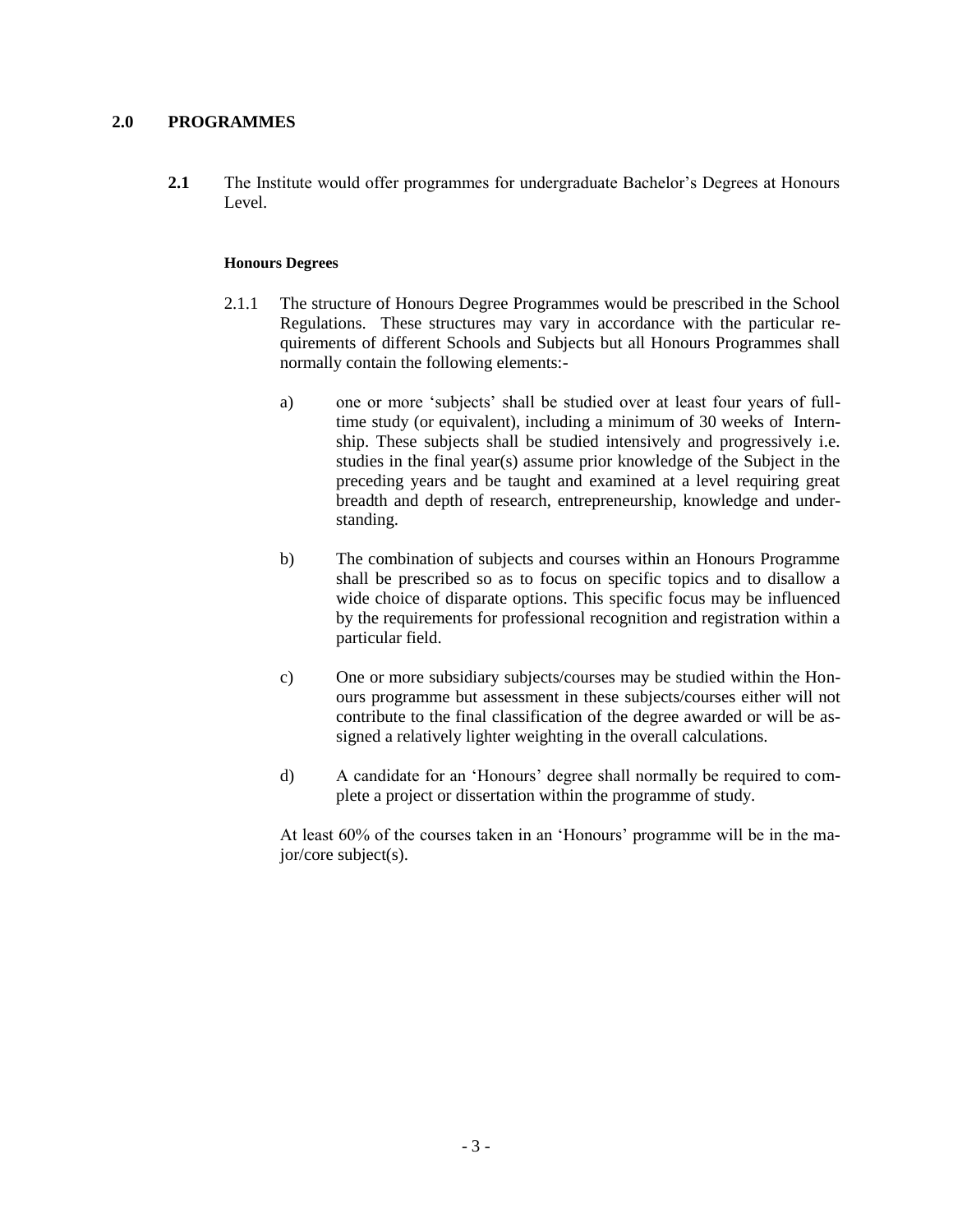2.1.2 The following are the Honours Degrees offered by the Institute:

## **Bachelor of Technology Honours (B.Tech Hons)**

- Industrial and Manufacturing Engineering;
- Electronic Engineering;
- Computer Science;
- Materials Engineering;
- Information Technology;
- Software Engineering;
- Information Security and Assurance;
- Chemical and Process Systems Engineering;
- Food Processing Technology;
- Biotechnology;
- Polymer Technology;
- Financial Engineering;
- E-Commerce;
- Pharmaceutical Technology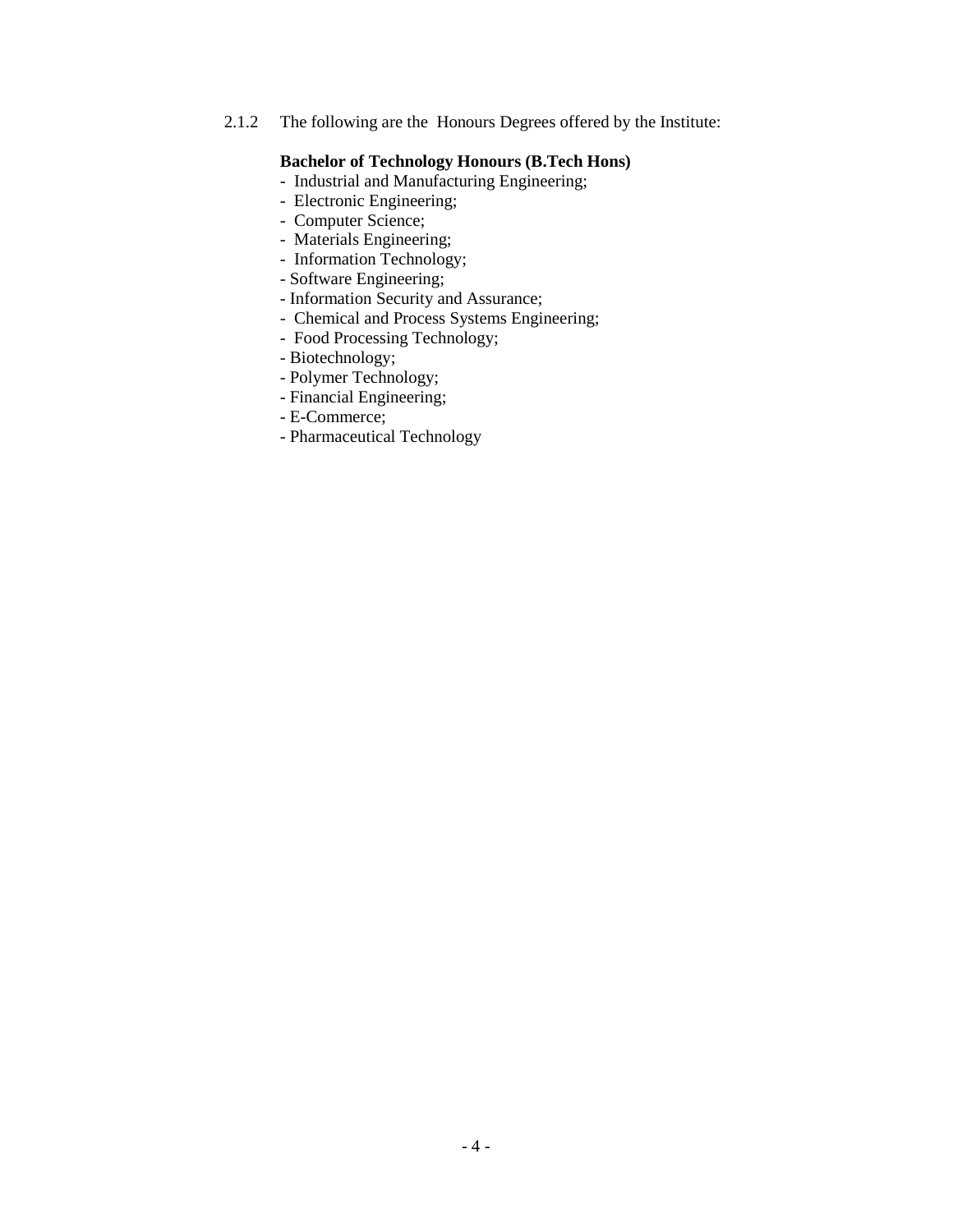# **3.0 ENTRY REGULATIONS/REQUIREMENTS**

# **3.1 Normal Entry**

- 3.1.1 For normal entry candidates should:
	- (a) have satisfied the general requirements as prescribed below;
	- (b) have satisfied the special requirements for entry into the particular Programme chosen; and
	- (c) have passed English Language and Mathematics at Ordinary Level or approved equivalents.

#### **General Requirements**

Passes in at least 5 subjects at Ordinary Level and at least 2 subjects at Advanced Level or their equivalents.

# **Or**

A relevant National Diploma (ND) plus a minimum of two (2) years relevant post qualification experience.

# **Or**

A relevant Higher National Diploma (HND).

The following are acceptable to the Institute: -

Ordinary Level Pass or Equivalent

Zimbabwe Schools Examinations Council (ZIMSEC) Certificate; Higher Education Examinations Council (HEXCO) Certificate; Ordinary Level of the Associated Examining Board's General Certificate of Education or equivalent; Credit standard of the Cambridge Overseas Higher School Certificate; Ordinary Level of the Institute of London's General Certificate of Education; and Advanced standard of the Cambridge Overseas Higher School Certificate.

3.1.2 General Subject Provisions

Subjects must have been chosen from the approved list below and restrictions against combinations of overlapping subjects must have been observed.

3.1.3 Approved Subjects For Admission Purposes

Subjects approved by the ZIMSEC, HEXCO, Associated Examination Board; and/or the London General Certificate of Education.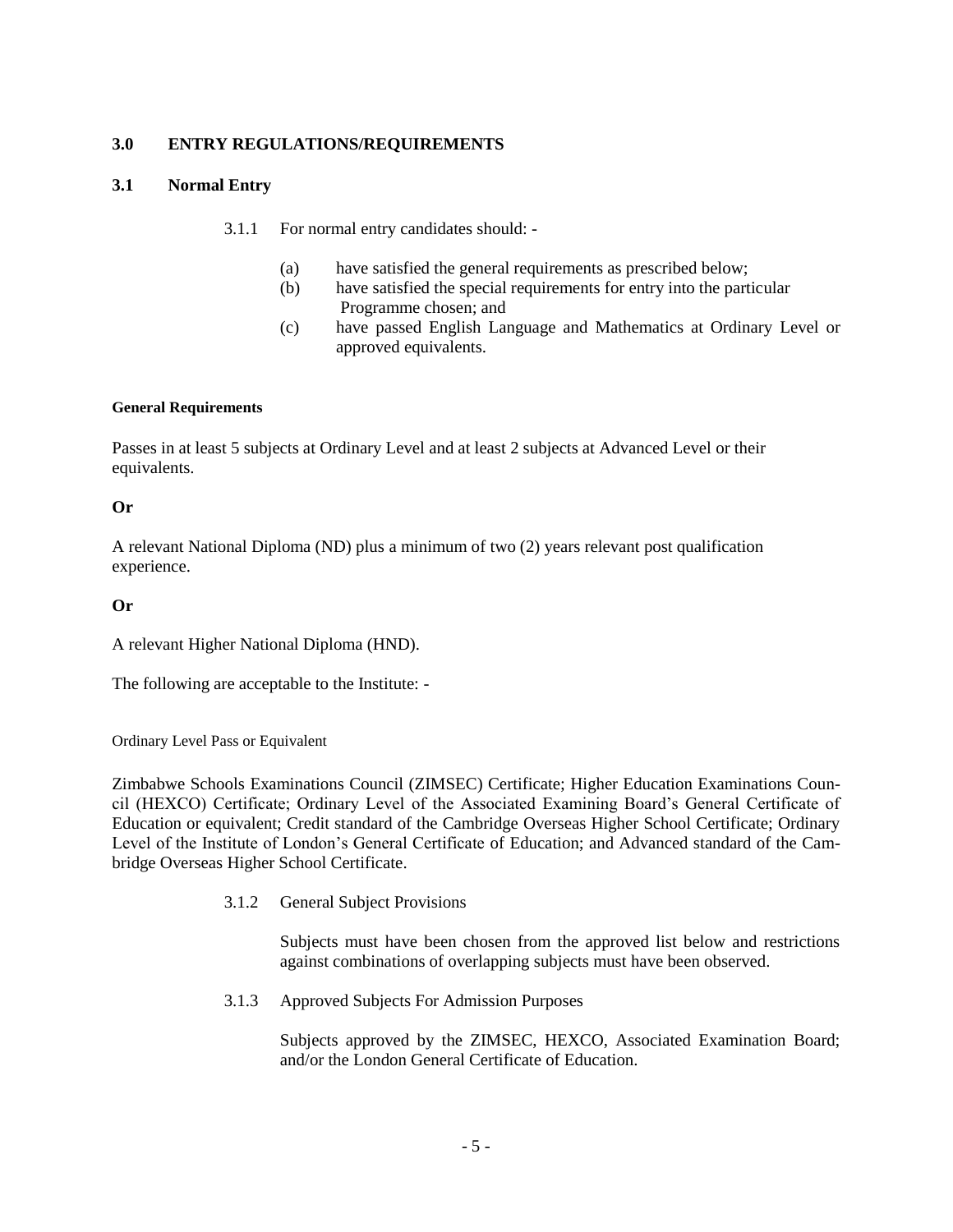| <b>Level</b>           |                                                             |
|------------------------|-------------------------------------------------------------|
| ОA                     | Accounting                                                  |
| $\overline{O}$         | Accounts                                                    |
| <b>OA</b>              | Accounts, Principles of                                     |
| <b>OA</b>              | Ancient History and Literature                              |
| <b>OA</b>              | <b>Applied Mechanics</b>                                    |
| O                      | <b>Applied Statistics</b>                                   |
| <b>OA</b>              | Art                                                         |
| <b>OA</b>              | Art and Crafts (AEB)                                        |
| <b>OA</b>              | <b>Bible Knowledge</b>                                      |
| <b>OA</b>              | <b>Biology</b>                                              |
| $\overline{O}$         | Bookkeeping and Accounting                                  |
| <b>OA</b>              | <b>Botany</b>                                               |
| $\overline{O}$         | <b>Building Studies</b>                                     |
| <b>OA</b>              | <b>Business Management</b>                                  |
| <b>OA</b>              | <b>Business Studies</b>                                     |
| <b>OA</b>              | Chemistry                                                   |
| O                      | Commerce                                                    |
| <b>OA</b>              | <b>Computer Studies</b>                                     |
| A                      | <b>Computing Science</b>                                    |
| $\overline{O}$         | <b>Computing Studies</b>                                    |
| <b>OA</b>              | Divinity                                                    |
| $\mathcal{O}$          | Drama Theatre Arts (AEB)                                    |
| $\overline{A}$         | Design and Technology                                       |
| A                      | <b>Economic and Political Studies</b>                       |
| $\mathbf{O}$           | <b>Economic and Public Affairs</b>                          |
| A                      | <b>Economic and Social History</b>                          |
| A                      | <b>Economic Geography</b>                                   |
| <b>OA</b>              | <b>Economic History</b>                                     |
| $\overline{O}$         | <b>Economic Principles</b>                                  |
| <b>OA</b>              | Economics                                                   |
| A                      |                                                             |
| $\overline{O}$         | Electronic Systems (AEB)                                    |
| $\overline{O}$         | <b>Electricity and Electronics</b>                          |
|                        | <b>Elementary Physiology</b>                                |
| O                      | <b>Elements of Sociology</b>                                |
| <b>OA</b><br><b>OA</b> | <b>Engineering Drawing</b>                                  |
| $\overline{O}$         | <b>Engineering Science</b>                                  |
| <b>OA</b>              | <b>English Language</b>                                     |
| $\overline{O}$         | <b>English Literature</b>                                   |
|                        | Environmental Biology (AEB)<br><b>Environmental Studies</b> |
| <b>OA</b>              |                                                             |
| <b>OA</b>              | <b>Fashion and Fabrics</b>                                  |
| <b>OA</b>              | Food and Nutrition                                          |
| <b>OA</b>              | French                                                      |
| $\overline{O}$         | French Literature (Cambridge)                               |
| $\overline{O}$         | <b>French Studies</b>                                       |
| $\overline{O}$         | <b>General Mathematics</b>                                  |
| $\overline{O}$         | General Paper (Use of English)                              |
| <b>OA</b>              | General Paper of English Law                                |
| $\overline{O}$         | <b>General Science</b>                                      |
| <b>OA</b>              | Geography                                                   |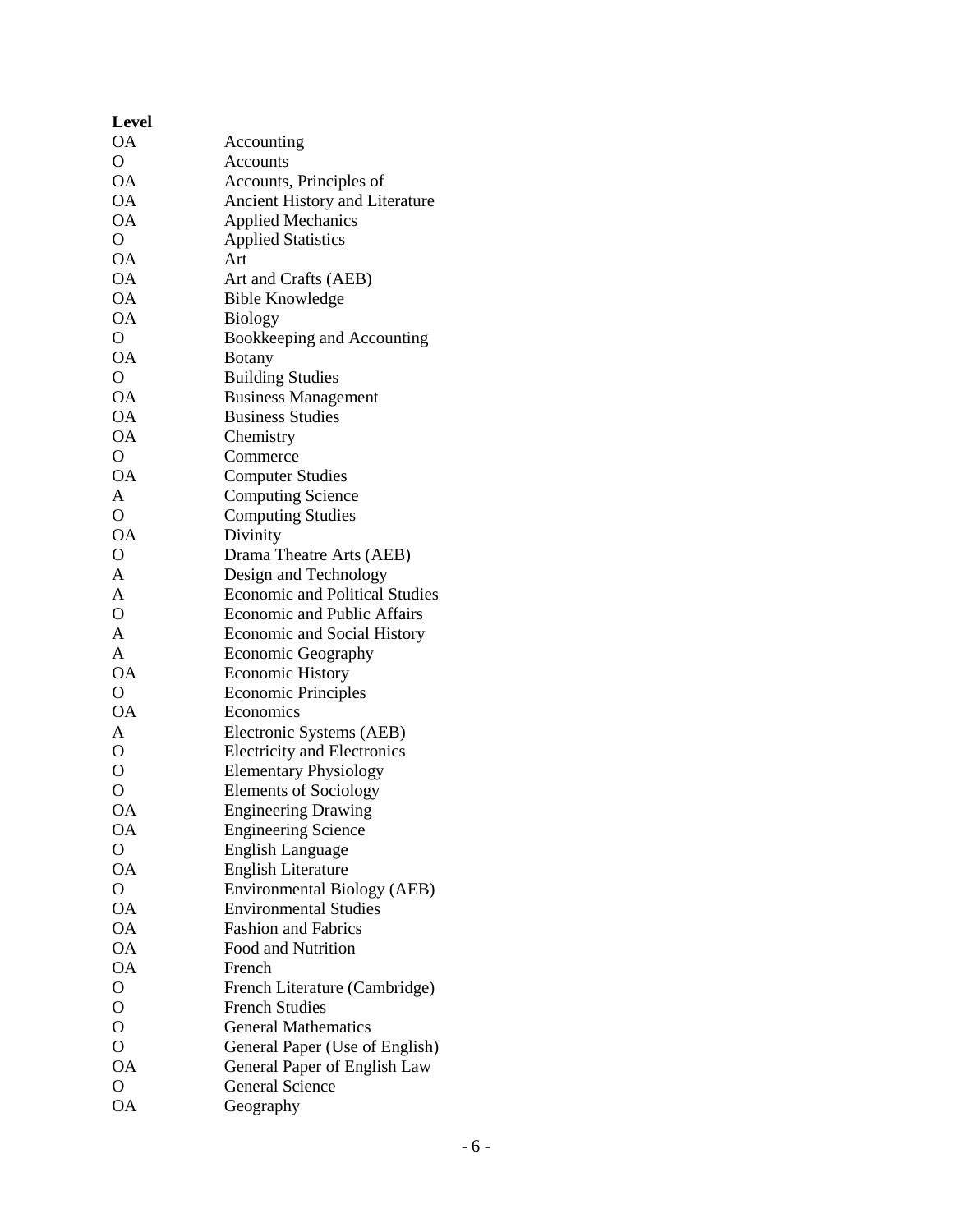| <b>OA</b>      | Geology                                 |
|----------------|-----------------------------------------|
| A              | Government & Political Studies/Politics |
| $\overline{O}$ | Government Economics and Commerce       |
| <b>OA</b>      | <b>Health Science</b>                   |
| <b>OA</b>      | History                                 |
| <b>OA</b>      | <b>History Ancient</b>                  |
| $\mathbf{O}$   | History and Appreciation of Music       |
| $\overline{O}$ | Home Economics                          |
| <b>OA</b>      | Human Biology                           |
| <b>OA</b>      | Law                                     |
| <b>OA</b>      | <b>Mathematics</b>                      |
| A              | Mathematics, Applied                    |
| <b>OA</b>      | Mathematics, Pure                       |
| $\mathbf{O}$   | Metalwork                               |
| $\overline{O}$ | Metalwork Engineering                   |
| <b>OA</b>      | Music                                   |
| ОA             | Ndebele                                 |
| ОA             | <b>Physical Science</b>                 |
| <b>OA</b>      | Physics                                 |
| $\mathbf{O}$   | Physics with Chemistry                  |
| <b>OA</b>      | <b>Political Studies</b>                |
| <b>OA</b>      | Portuguese                              |
| $\overline{O}$ | Principles of Economics                 |
| <b>OA</b>      | Psychology                              |
| <b>OA</b>      | <b>Religious Studies</b>                |
| $\mathbf O$    | <b>Rural Biology</b>                    |
| <b>OA</b>      | Shona                                   |
| <b>OA</b>      | Social Science                          |
| <b>OA</b>      | Sociology                               |
| <b>OA</b>      | <b>Statistics</b>                       |
| $\overline{O}$ | Surveying                               |
| <b>OA</b>      | <b>Technical Drawing</b>                |
| $\mathbf O$    | <b>Technical Graphics</b>               |
| $\overline{O}$ | Woodwork                                |
| <b>OA</b>      | Zoology                                 |

# **HEXCO**

Aircraft Engineering Applied Arts and Crafts Automotive engineering Building Construction and Allied Trades Business Studies Civil Engineering Information Technology Electrical Engineering Hotel Catering and Tourism Studies Management Studies Mechanical Engineering Mining Pedagogics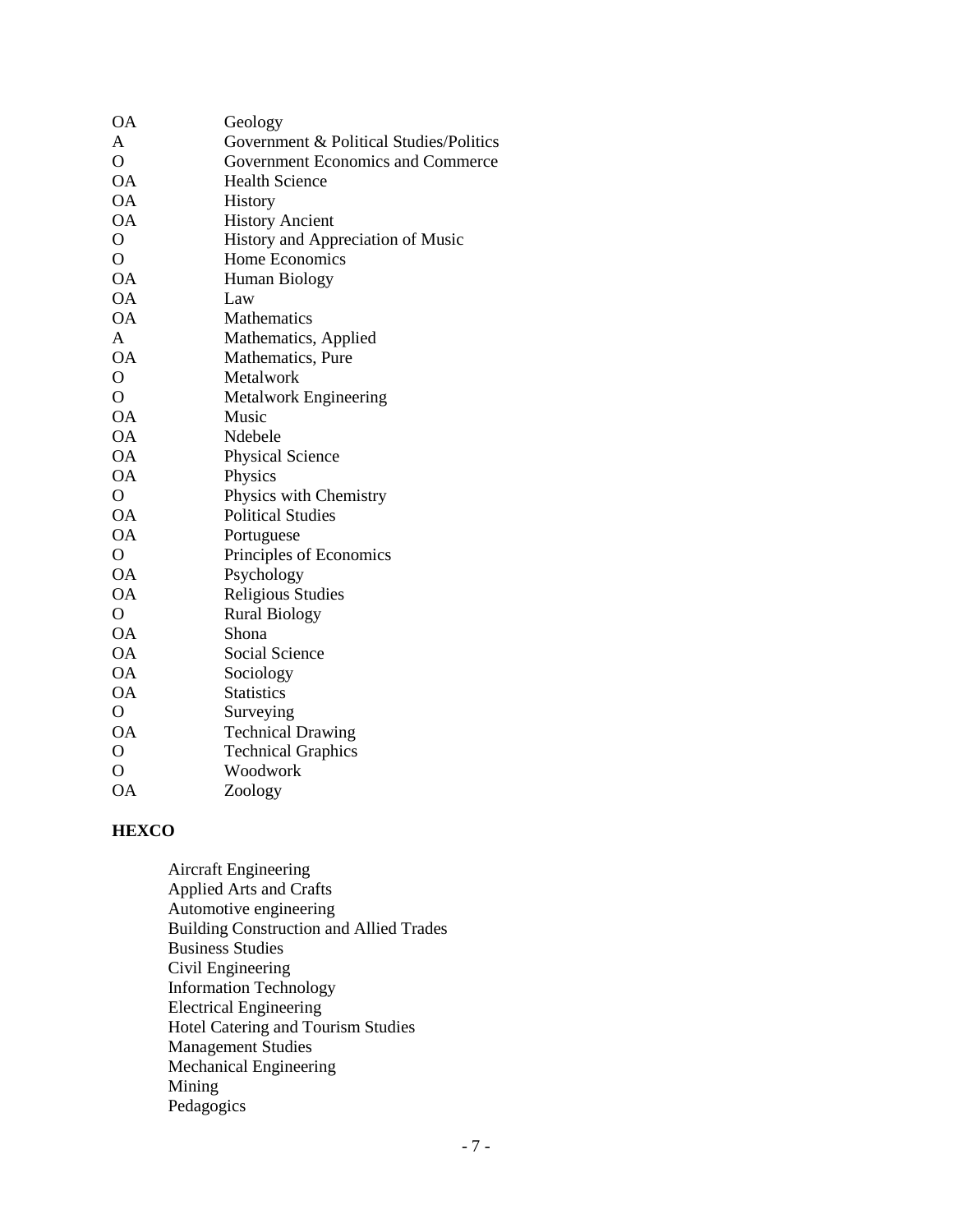Printing Science and Technology Applied Chemical Technology Industrial Metallurgy

The Senate on the recommendation of the appropriate departments may accept other subjects and other Examining Boards.

# **3.1.4. Restriction against the combination of Overlapping Subjects**

In the selection of subjects for the purpose of satisfying the general requirement, subjects listed under column A in the table below cannot be counted with any corresponding subjects under column B.

| <b>COLUMNA</b>                 | <b>COLUMN B</b>                                                      |
|--------------------------------|----------------------------------------------------------------------|
| Accounting                     | Accounts, Principles of Accounts, Bookkeeping                        |
| Art                            | <b>History of Art</b>                                                |
| <b>Biology</b>                 | Rural Biology, Botany, Zoology, General Science                      |
| Chemistry                      | Physical Science, Physics with Chemistry, General Science            |
| <b>Economic Geography</b>      | Geography, Environmental Studies                                     |
| Economics                      | Economic Principles, Commerce                                        |
| <b>Elementary Physiology</b>   | Human Biology                                                        |
| <b>Elementary of Sociology</b> | Sociology                                                            |
| <b>Engineering Drawing</b>     | <b>Technical Drawing, Technical Graphics</b>                         |
| <b>Environmental Studies</b>   | Geography                                                            |
| <b>General Mathematics</b>     | Mathematics                                                          |
| <b>General Science</b>         | Physics, Physical Science, Physics with Chemistry, Biology, Zoology, |
|                                | Botany, Rural Biology                                                |
| Geography & Government         | <b>Economic Geography</b>                                            |
| <b>Political Studies</b>       | Government & Politics                                                |
| <b>Health Science</b>          | Human Biology                                                        |
| Human Biology                  | Zoology, Biology, Health Science                                     |
| Mathematics                    | Pure & Applied Mathematics, Pure Mathematics, Applied Mathematics    |
| <b>Physical Science</b>        | Physics with Chemistry, Chemistry, General Science, Physics          |
| Physics                        | Physics with Chemistry, Physical Science, General Science            |
| Social Science                 | Sociology                                                            |
| Zoology                        | Human Biology, Health Science, Biology                               |

# **3.1.5. School Requirements**

For admission to a particular Programme of study and/or for Subject/courses within the Programme there may be specific restrictions on the choice of subjects in the General Requirements and/or additional requirements concerning entry. Such additional requirements shall be prescribed in the School Regulations.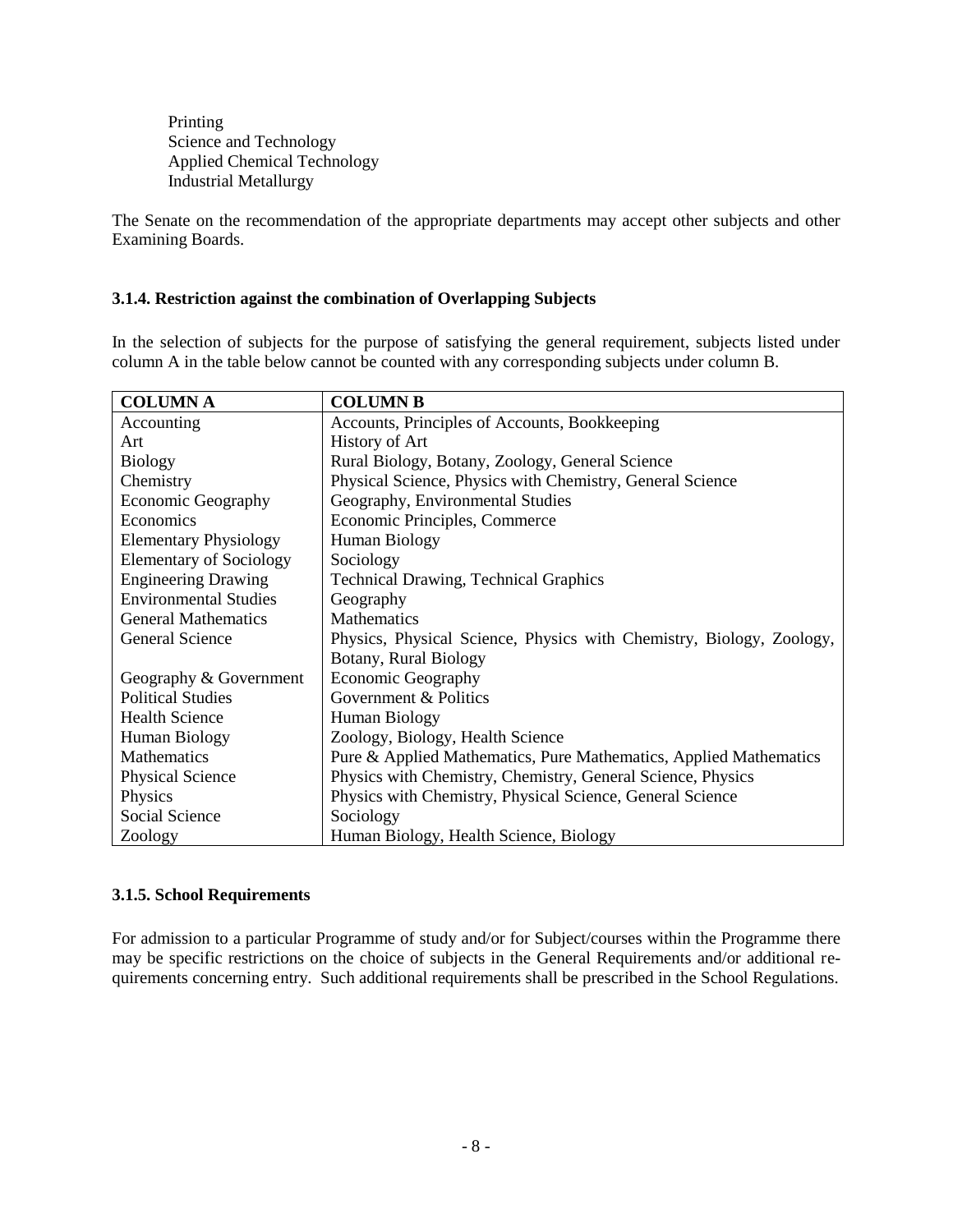#### **3.2. Special Entry**

- 3.2.1. The following persons may apply for Special Entry and for permission to proceed to a first degree with exemption from the whole or part of the normal entry requirements:
- 3.2.2. A person who has obtained a degree of this or another Institution or degree awarding Institution;
- 3.2.3. A person who has obtained from an Institute or an Institution of similar status, academic qualifications (other than degrees) acceptable to Senate;
- 3.2.4. A person who has obtained an appropriate number of subjects at an approved examination equivalent to the standard of the Ordinary Level of the General Certificate of Education examination and has subsequently passed an intermediate or equivalent examination at an Institute acceptable to Senate.
- 3.2.5. Students who qualify under this regulation for Special Entry may apply to Senate to be exempted from certain courses and examinations. Permission may be given to complete the programme for a Bachelor's degree in less than the normal required period provided that no student shall be allowed direct entry to the final part of any programme.
- 3.2.6. Any person who wishes to study for the B. Tech. Degree and has an HND may be admitted into the special Block Release programme subject to recommendations by the Senate.
- 3.2.7. Students who apply for admission under this regulation may be required to attend interviews and/or special tests at the Institute to determine their suitability for admission to Bachelor's degree programmes.

# **3.2.8. Accreditation of Prior Certificated Learning (APCL) and Accreditation of Prior Experiential Learning (APEL**

A candidate may be granted prior learning credits to gain admissions into an appropriate degree programme in recognition of certificated learning completed in another formal educational setting. (A process known as Accreditation of Prior Certificated Learning (APCL)). Progressive assessment of the programme might also involve the assessment and recognition of experiential learning (for academic purposes) which has taken place in an informal setting such as the work place or voluntary sector (known as Accreditation of Prior Experiential Learning (APEL)).

- 3.2.9 Other qualifications may be considered by the Senate on the recommendation of the Department and School concerned. Normally, for such qualifications the University shall require proof of relevant experience and may require applicants to pass a qualifying examination to decide on their acceptability for admission.
- 3.2.10 For admission to a particular programme of study and/or for courses within the programme there may be specific restrictions on the choice of courses in the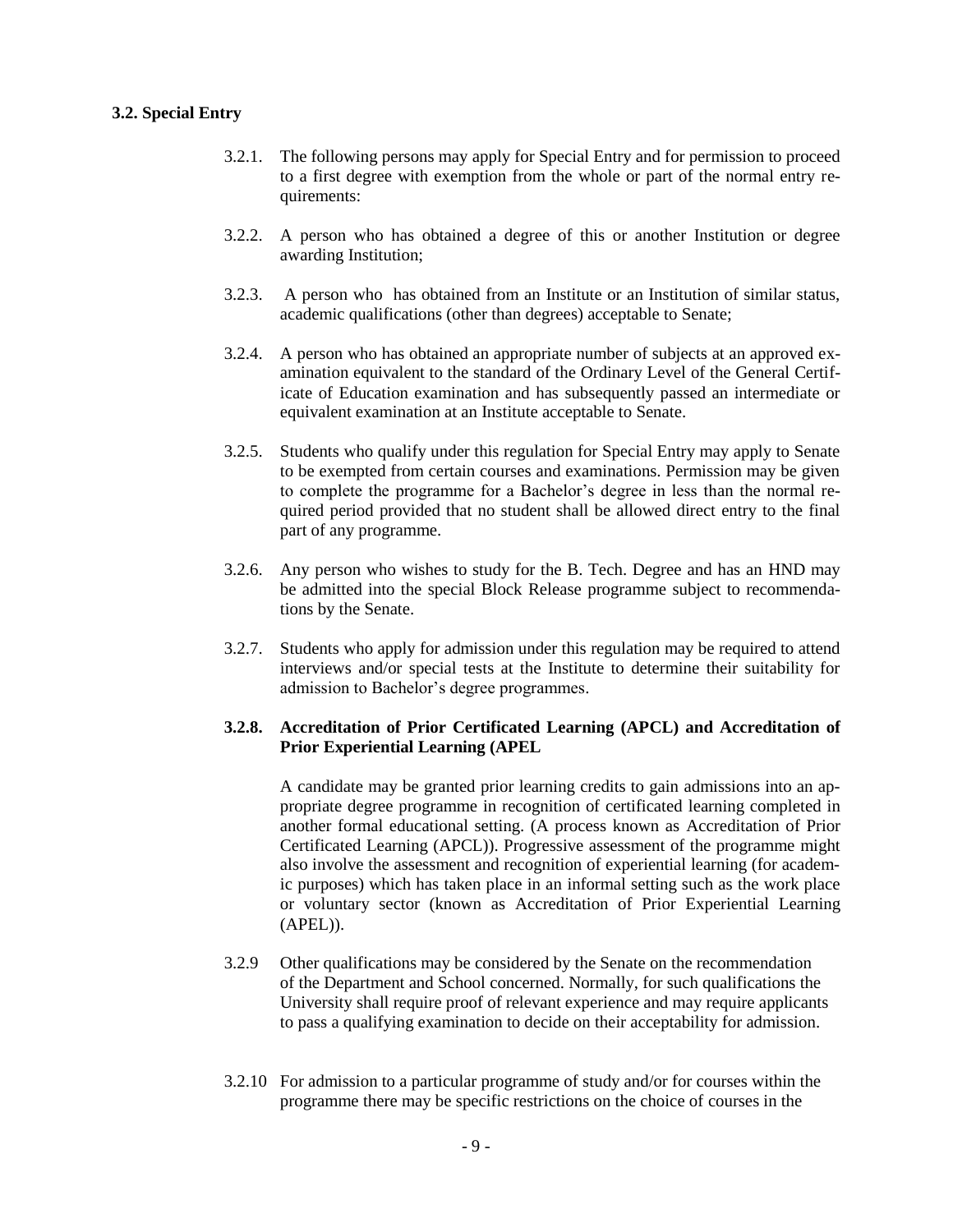general requirements and/or additional requirements shall prescribe such additional requirements.

#### **3.3. Mature Entry**

Persons who are at least 25 years of age on the first day of the academic year in which admission is sought and who are not eligible for entry under the Normal or Special Entry Regulations may apply for entry through mature entry provided that:

- 3.3.1. Applicants must have passed at least five approved 'O' level subjects including English Language and Mathematics (or equivalents) and must have demonstrated potential suitability for Institute studies by virtue of their attainments and/or relevant work experience.
- 3.3.2. Normally, applicants should have completed their full-time school or college education at least five years before the start of the academic year in which admission is sought.

# **3.4. Requirements for Mature Entry**

Applicants who wish to be considered under the Mature Entry provision may be required to attend interviews and/or special tests at the Institute designed to assess their command of the English Language, numeracy and reasoning ability and general suitability for admission to Bachelor's degree studies. Applicants who have previously attended Mature Entry tests and/or interviews without success will not be considered for admission under this form of entry unless in the intervening period they have acquired additional qualifications and/or experience.

#### **3.5. Submission of Applications**

- 3.5.1 Applications must be submitted on the official Admission Application forms obtained from the Institution or can be downloaded from the Institute website.
- 3.5.2 The closing dates for receipt of application forms for Normal Entry shall be as advised for each year. Another date shall also be advised for receipt of late application forms. Late applications may be considered upon payment of a prescribed late-application fee.
- 3.5.3 The closing date for Special Entry and Mature Entry applications shall be advised for each year

# **3.6. General Provisions**

- 3.6.1. Every student must satisfy the Institute that he/she has an adequate command of the English Language. New students may be required to undertake a test in English proficiency set by the Institute, upon registering for Bachelor's degree programmes.
- 3.6.2. International applicants may be required to obtain a TOEFL Certificate in English proficiency or its equivalent.
- 3.6.3. Students admitted under the Special Entry provisions may be exempted from this requirement.
- 3.6.4. A student may not register simultaneously for more than one Programme at the institute without the permission of the Senate.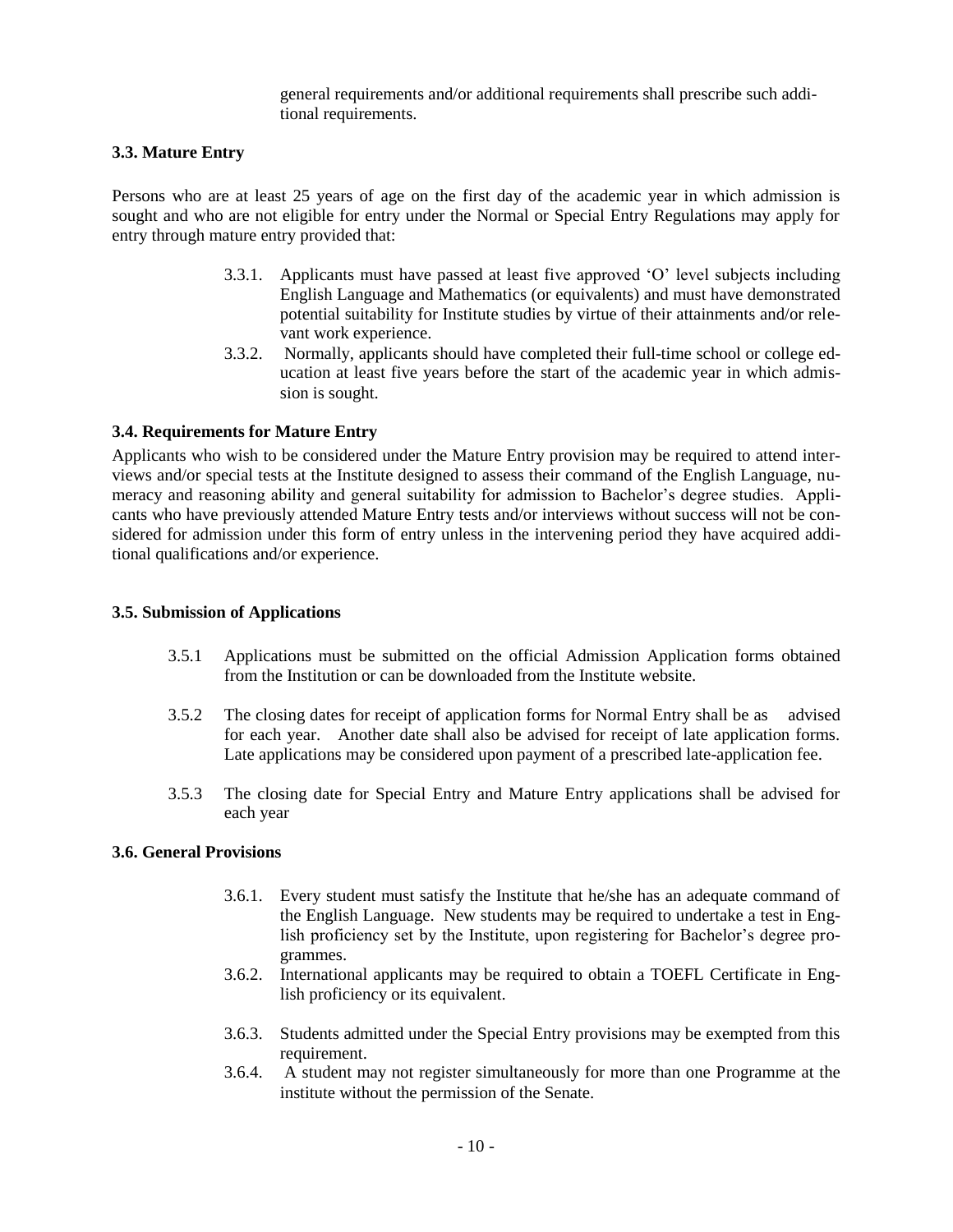- 3.6.5. Registration would take place in accordance with the arrangements prescribed each year through the Registrar's Office.
- 3.6.6. A student's registration shall not be confirmed until he/she has fulfilled the requirements for payment of fees.
- 3.6.7. Normally, no student shall be admitted to any programme or any course more than two weeks after its commencement. Any exception to this regulation must have the written endorsement of the Chairperson of the Department and the Dean of School concerned and will be subject to approval through the Registrar's Office.
- 3.6.8. Students who enter or return to the Institute late shall not be entitled to special tuition.
- 3.6.9. Such students shall be liable to pay the late registration fine, unless the Registrar has given permission for such late registration.
- 3.6.10. A student registered for a subject and/or course is expected to attend all classes prescribed for such subject/and or course. Where tutorials, seminars, fieldwork, vacation work and practical sessions are prescribed, a student is required to complete any related assignments set.
- 3.6.11. A student, who fails to attend 80% of the classes as prescribed in a course automatically disqualifies herself/himself from sitting examinations in that course.
- 3.6.12. If a student is unable to attend classes for health reasons for longer than 72 hours, he/she must notify the appropriate department of the facts as soon as possible and submit certification in support thereof by a medical practitioner registered in accordance with the Medical, Dental and Allied Health Professions Act and any other relevant Acts.
- 3.6.12.1 For absence on grounds other than health, prior permission from the Dean on the recommendation of the Chairperson of Department concerned is needed.
- 3.6.13. After taking due consideration of the academic progress of a student, the Senate may require or allow a student originally registered for one Programme or subject to change and register for another programme or subject on the completion of either the First Part or the Second Part of the Programme for which he/she is registered.
- 3.6.14. Normally, no programme in each semester may commence/resume with fewer than ten students for Conventional Programmes and 15 students for Block Release/Parallel Programmes

# **4.0 STRUCTURE OF PROGRAMMES**

4.1 The duration of Bachelor Programmes shall be prescribed in the School Regulations.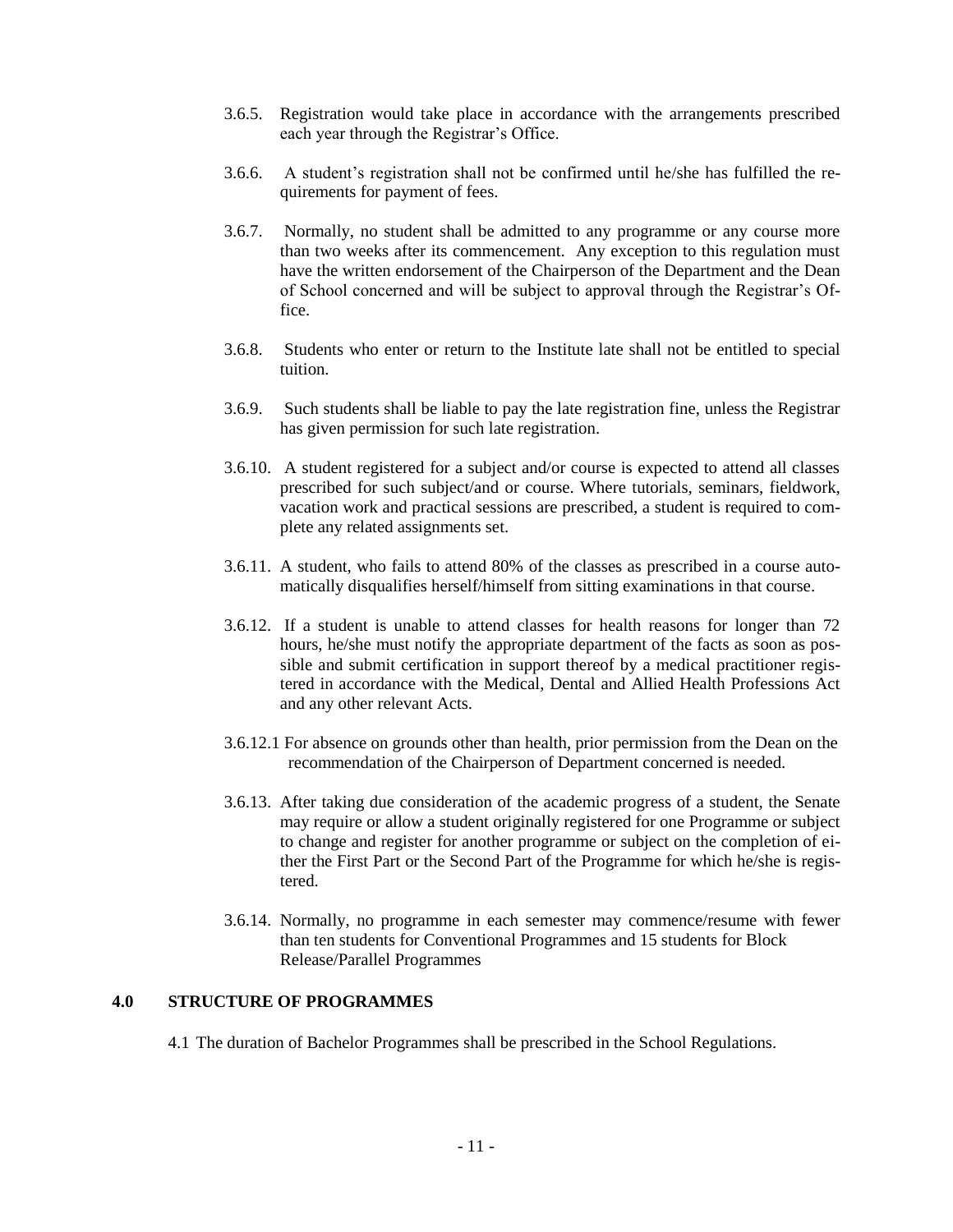- 4.2 A part shall include two teaching semesters, each consisting of not less than 15 weeks (including a mid-semester break). At the end of the second semester of a part, decisions determining issues of progression shall be made.
- 4.3 Each programme shall be divided into parts.
- 4.4 An academic year of study shall comprise not less than 30 weeks excluding vacations. Before the beginning of each academic year there shall be an orientation week for Part I students. Normally, before Institute examinations begin, there shall be a minimum period of one week of individual study/revision.
- 4.5 The possible combinations of courses within a subject shall be in accordance with the School regulations and shall be subject to approval by the Chairperson of the Department and the Dean concerned.

# **5.0 Maximum Programme Duration**

- 5.1 The normal period of study for all full time undergraduate degree programmes shall be four (4) academic years. This period may be extended by one or two semesters with the approval of Senate.
- 5.2 The maximum period allowed to complete the programme shall be eight (8) years for all full-time students. This maximum duration will not include periods of approved suspension of study. However students failing to complete studies within the specified period shall be de-registered. period shall be de-registered.
- 5.3 All appeals for extension of time shall be made in writing to Senate, through the Departmental Board of Examiners with the recommendation of the School Board.

# **6.0 DEGREE CLASSIFICATION**

- 6.1 All Bachelor's degrees shall be classified in the following divisions: First Division, Up per Second Division, Lower Second Division, Pass
- 6.2 The following Classification Scheme shall be adopted for all Courses and Programmes:

| 75% and above |      | (First Division)        |
|---------------|------|-------------------------|
| $65\% - 74\%$ | 2.1  | (Upper Second Division) |
| $55\% - 64\%$ | 2.2  | (Lower Second Division) |
| $45\% - 54\%$ | Pass |                         |
| Below 45%     | Fail |                         |

6.3 For purposes of degree classification results for all parts will be taken into consideration and weighted as follows:

| PART I   | .5% |
|----------|-----|
| PART II  | 20% |
| PART III | 30% |
| PART IV  | 45% |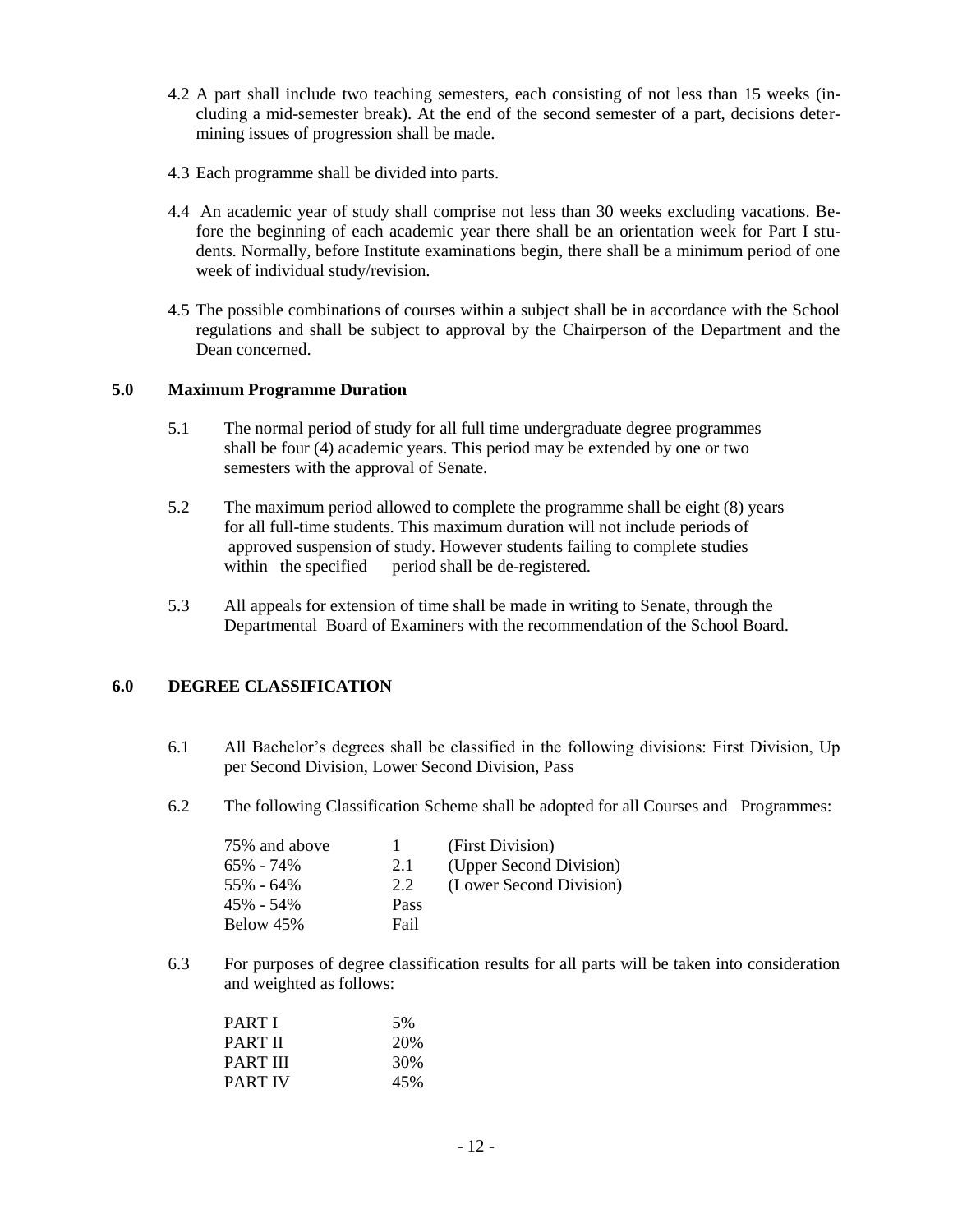#### **7.0. ASSESSMENT OF CANDIDATES FOR UNDERGRADUATE DEGREES**

- 7.1 Normally, assessment shall be based on continuous assessment as well as Institute examinations. For subjects with a practical component continuous assessment contributes 40% of the overall assessment mark for that particular subject. The 40% will be a summation of 25% for practical work assessment and 15% for tests and assignments. The examination will contribute 60% of the overall assessment mark. For subjects without a practical component the continuous assessment will contribute 25% of the overall assessment mark of that subject.
- 7.2 The Pass Mark for the overall Continuous Assessment Component will be 50%.
- 7.3 Each department shall determine which items of coursework and practical work will be included in the continuous assessment and shall define the relative weighting assigned to each item of coursework or practical work. Each department shall inform the students of these details at the beginning of the course and shall maintain written records of each student's performance in these elements of continuous assessment. Items incorporated in the continuous assessment may include assignments, tests, essays, fieldwork, laboratory work and projects.
- 7.4 Institute examinations shall normally be taken by students at the end of each appropriate semester as prescribed in School Regulations.
- 7.5 External examiners shall be appointed to moderate all Institute examinations
- 7.6 All matters relating to the conduct of Institute examinations shall be the responsibility of the Registrar.
- 7.7 To be admitted to any Institute examination, a candidate must:
	- 7.7.1 be registered as a student of the Institute in accordance with the General Regulations;
	- 7.7.2 have satisfactorily completed approved courses of study at the Institute. 'Satisfactory completion' of courses may require submission of written work, attendance at lectures, seminars, tutorials, Internship and other activities as stated in the School Regulations.
	- 7.7.3 have passed continuous assessment of the relevant course as prescribed by the School Regulations.
- 7.8 Exclusion from an Institute examination shall require the authority of the Senate.
- 7.9 The Institute may require any candidate to attend an oral examination and/or write a special examination as prescribed in the School regulations.

# **8.0. DETERMINATION OF CANDIDATES' RESULTS**

8.1 Senate on recommendations from the School Boards of Examinations shall determine results.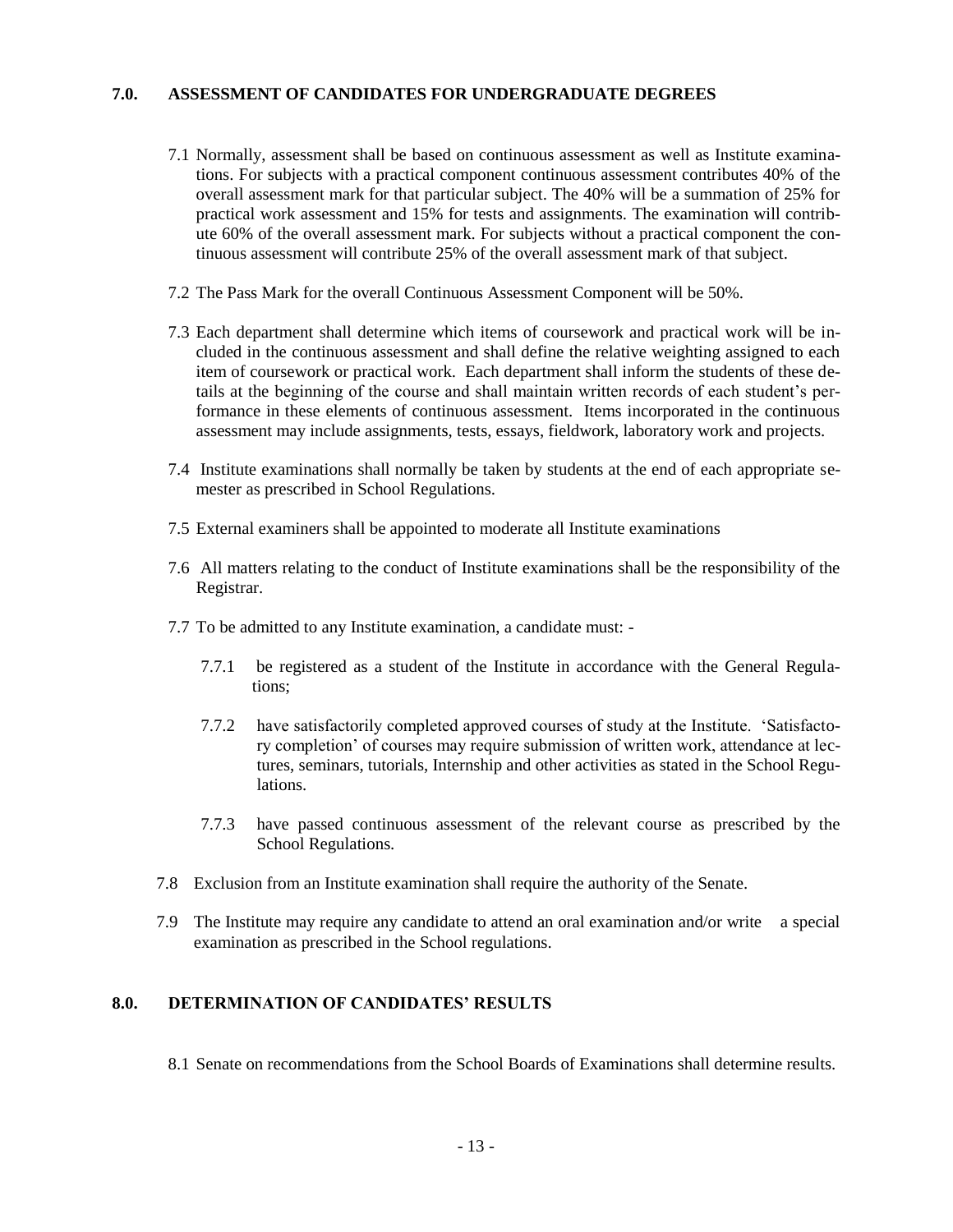- 8.2 Departmental Boards of Examiners shall comprise all full-time lecturing staff in that department, the External Examiner(s) and where appropriate, as determined by the Departmental Board, part-time lecturers and/or teaching assistants for the course/subject concerned.
- 8.3 School Boards of Examiners shall comprise of the Dean and Deputy Dean of the School, the Chairperson of each Department, one other academic member of the Department nominated by the Departmental Board from each Department involved in the subjects for that examination and normally the External Examiner(s) for the Department.

The Chairperson of the Board of Examiners shall normally be the Dean of the School who shall have a casting vote.

- 8.4 The department board of examiners shall:
	- 8.4.1 agree, for each candidate, marks in terms of percentage for continuous assessment for the Institute examinations and overall marks in courses and where required, in terms of the School Regulations, in subjects;
	- 8.4.2 recommend to the School Board of Examiners whether a candidate should pass or fail the relevant course(s) and subject(s) taken; and
	- 8.4.3 where subject/course prizes are available for award, make recommendations for the award of these prizes.

#### **8.5 School Board of Examiners shall:**

- 8.5.1 consider the recommendations of the Departmental boards of examiners and recommend to Senate an overall result for each candidate and any other conditions as it may deem appropriate;
- 8.5.2 make recommendations to the Senate with regard to the award of any prizes, which may be available for candidates within the Programme.
- 8.6 In determining results, all departmental boards of examiners and School boards of examiners shall have regard to all special requirements as prescribed in the School Regulations. Such regulations may require candidates to satisfy the examiners in continuous assessment and Institute examinations separately and/or that candidates must satisfy the examiners in individual components of the Institute examinations either separately or in aggregate.

#### **9.0. PROVISIONS FOR PASSING A COURSE OR PART, AND PROCEEDING IN A PROGRAMME**

- 9.1 A candidate shall be deemed to have passed a Part of a Programme if he/she has satisfied the Examiners in terms of the Scheme of Examination as prescribed in the relevant School Regulations.
- 9.2 Each Scheme of Examination shall indicate which courses must be passed before a candidate may be allowed to proceed to a subsequent part of the Programme (or portion thereof).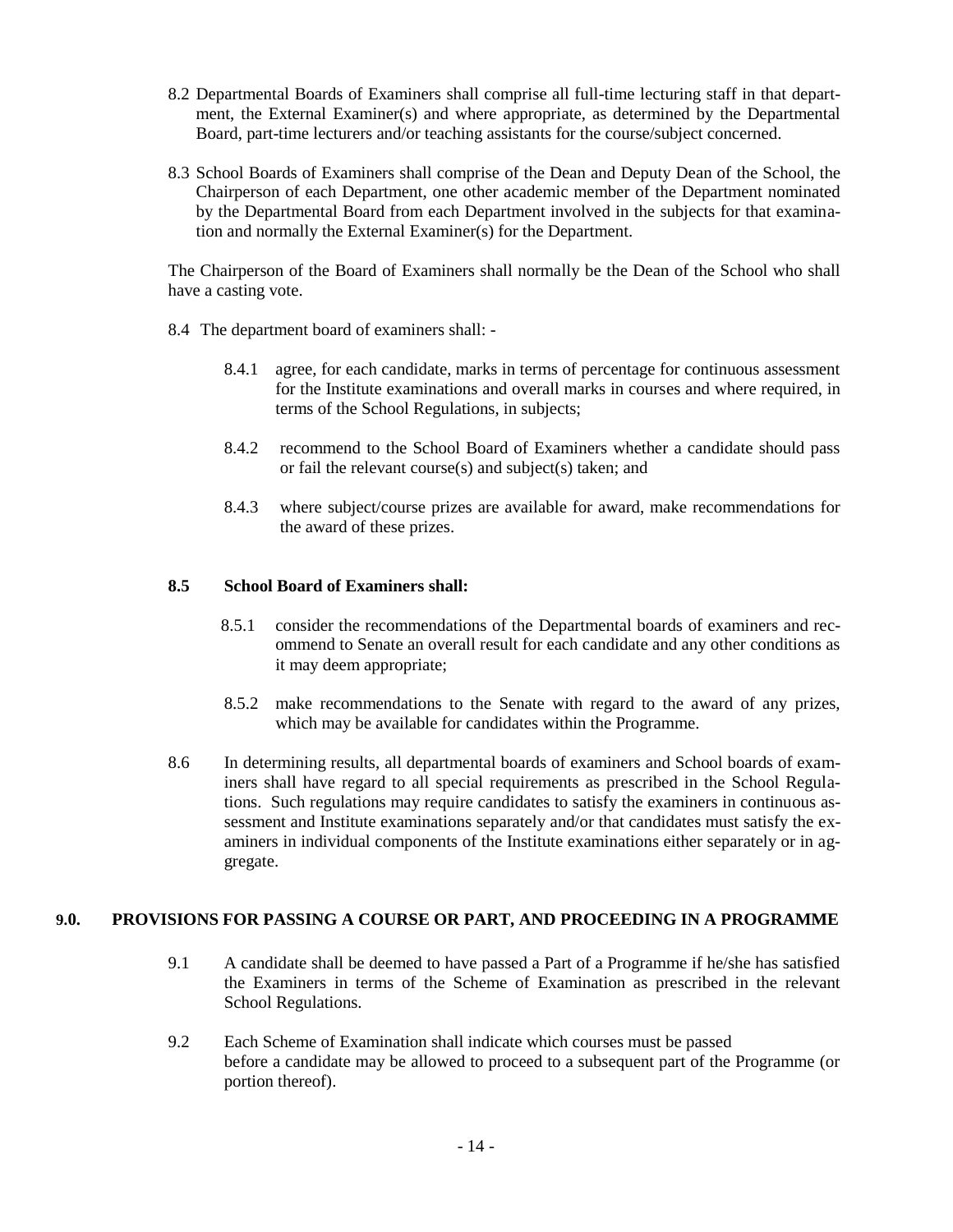- 9.3 Normally a student shall not be allowed to proceed in a subject without having passed the previous final examination(s) in that subject and having satisfied all the pre-requisites for proceeding in that subject as may be specified in the School Regulations and to timetable feasibility.
- 9.4 A student who passes in one part with an aggregate of 45% or above may be permitted to proceed to a subsequent part carrying a course or courses subject to the provisions in School Regulations.
- 9.5 The Pass Mark for the overall Continuous Assessment Component will be 50%.

#### **10.0 COURSE EXEMPTION(S)**

#### **10.1 Application for Course Exemption**

- 10.1.1 Students may be awarded exemptions for courses completed with a pass ing grade at other recognised tertiary institutions.
- 10.1.2 Students who change their programme of study, either within the Institute or other recognised institution can apply for course exemption.
- 10.1.3 The request for exemption must be made during normal registration period. Applications for course exemption must be completed within the stipulated time period as determined by the Institute calendar and in compliance with all regulations.
- 10.1.4 Application for course exemption must be submitted for recommendation to the School through the Department and the assessment process must be completed by week three (3) of the first semester of the study programme.
- 10.1.5 The number of exemptions allowed may not exceed 50% of the courses offered in any academic year of a programme. However the School can appeal to Senate for exemption of more than 50% of courses up to a maximum of 80%.

# **10.2 Guidelines for Course Exemption**

Students can apply for Course Exemption of any particular course based on the specified rules and regulations.

- 10.2.1 The applicant must indicate the course(s) he/she wishes to be exempted from.
- 10.2.2 A minimum of a Pass according to the Harare Institute of Technology's grading system is required for exemption.
- 10.2.3 Courses that are granted Exemption must be equivalent to the similar course in the present curriculum of the programme being pursued. The contents of the course should be the same or not less that 75% of the similar course in the Institute.
- 10.2.4 Proof of an overlap of at least 75% in course content ie a minimum of 75% syllabus match is required (full syllabus and transcript of results required)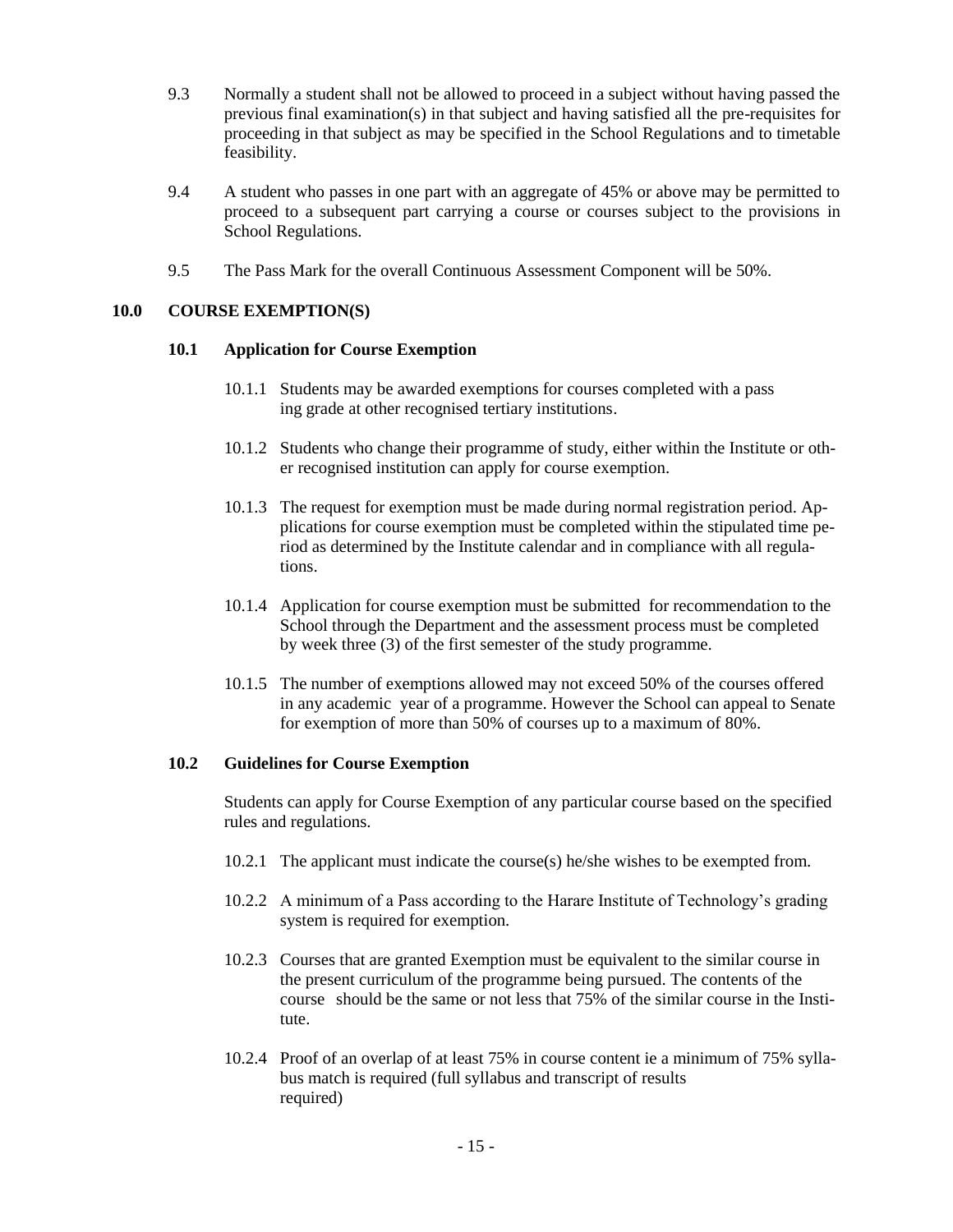- 10.2.5 The course should have been examined at the same level using the same or very similar assessment methods;
- 10.2.6 The subject and/or qualification should have been examined and awarded within the last ten (10) years;
- 10.2.7 If not within the last ten (10) years, the applicant will need to prove knowledge and experience of actively working in the area(s) covered by the subject matter of the courses.
- 10.2.8 The Department should invite the candidate for interviews.
- 10.2.9 All courses given Exemption will be recorded in the student's academic record.

# **11.0 FAILURE TO SATISFY THE EXAMINERS**

- 11.1 A candidate who fails to satisfy the examiners in terms of these General Academic Regulations and School Regulations may be required by the Senate to:
	- (a) proceed to the next part of the Programme carrying not more than 25% of the courses being done in that Part;
	- (b) repeat;
	- (c) discontinue;
	- (d) withdraw;
	- (e) write Special Examinations.

#### **11.2 Conditions for Special Examinations:**

- 11.2.1 Senate may allow final year candidates to write special supplementary examinations to enable them to clear failed Part IV courses only.
- 11.2.2 Special supplementary examinations shall be marked as Pass or Fail.
- 11.2.3 Where a dissertation or a project is prescribed in any programme candidates shall be informed in advance of the deadline for submission of such dissertation or project. Unless the Academic Committee has granted prior permission for an extension of this deadline, any candidate who fails to meet this submission deadline shall normally fail the dissertation or project. In such cases, on the recommendation of the Examiners, candidates may be permitted to submit the dissertation or project at a later date, normally within three months of the original submission deadline. Unless otherwise determined by the Senate, the maximum mark allowable for such referred work shall be 45%.

#### **11.3 Carry Over**

11.3.1 The number of carry-over courses in any part shall not exceed 25% of the number of normally scheduled courses in a particular year of a Programme.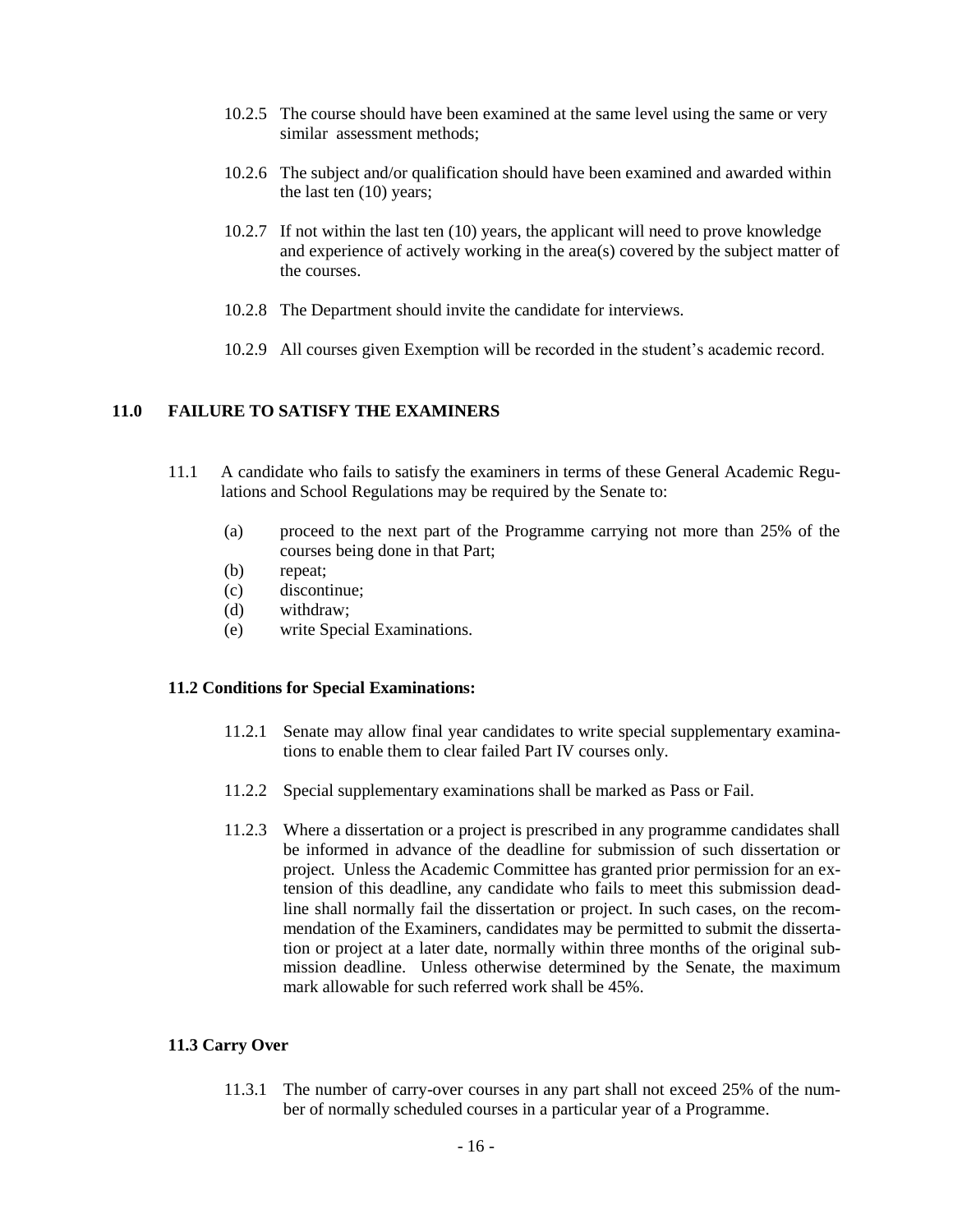- 11.3.2 Students carrying over courses will be re-examined at the next regularly scheduled examinations for those courses, normally taken one year later.
- 11.3.4 Students may be required by Senate to undertake continuous assessment with their carry-over courses. This assessment will then be taken into account in the usual way in determining the overall assessment.
- 11.3.5 No candidate may carry over a particular course for more than two years.

#### **11.4. Repeat Failed Courses**

- 11.4.1 A candidate who is not allowed to proceed to the subsequent part of the Programme but has passed at least 50% of the courses in that part of the programme may be allowed to repeat the failed courses provided the aggregate is above 35%.
- 11.4.2 'Repeat failed courses' means that the student will be allowed to repeat the failed courses only.
- 11.4.3 If a student is repeating a course(s) he/she shall only be credited with the marks obtained during the 'repeat' examination. Nevertheless, a repeat student may be allowed to take another approved course or other approved courses instead of the course(s) previously passed.

#### **11.5 Repeat Part**

- 11.5.1 "Repeat Part" means a student will have to repeat all courses in the part. This will apply to students who have passed more than 25% but less than 50% of the courses taken in that part provided they obtain an overall aggregate mark of more than 35%.
- 11.5.2 In this case the candidate will be required to repeat all courses which include both passed and failed courses in that part.

#### **11.6. Discontinue:**

- 11.6.1 A candidate who fails more than half of the courses for any part of their programme and obtains an overall aggregate mark of less than 35% should discontinue.
- 11.6.2 'Discontinue' means that the student must discontinue the programme in which he/she failed. Such students will be free to apply for re-admission/transfer into a different programme.

#### **11.7. Withdraw**

- 11.7.1 A candidate who is not allowed to proceed to the subsequent Part of the Programme, and
	- (a) has passed less than 25% of the courses in that Part of the Programme; or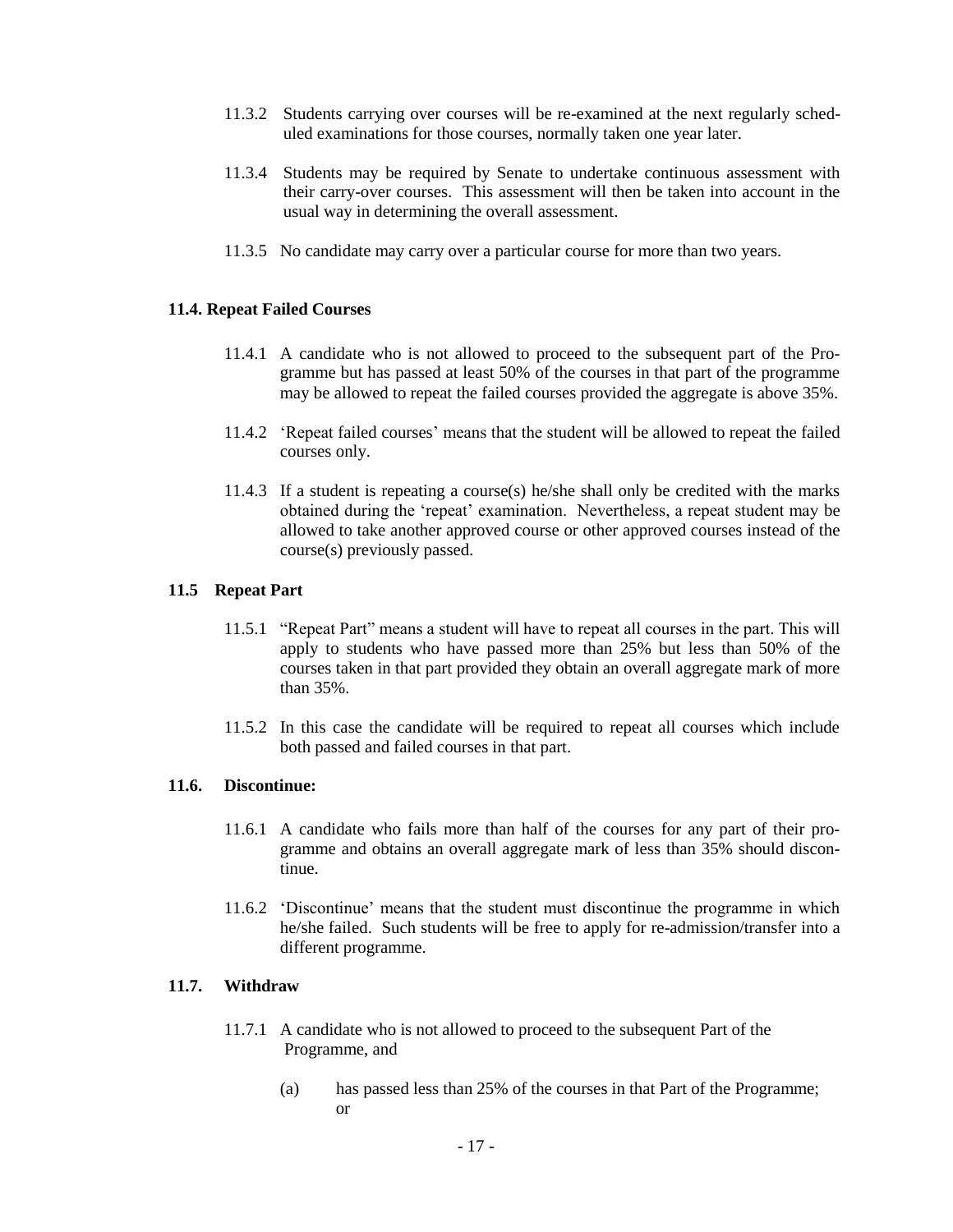- (b) has failed the same Part of the Programme twice; or
- (c) has failed two different programmes, will be required to withdraw.
- 11.7.2 'Withdraw' means that the student must withdraw from the Institute. Once 'withdrawn' the student may not apply for admission until after a period of two years has elapsed.

# **12.0 INTERNSHIP GENERAL GUIDELINES**

- 12.1Programmes at the Institute shall normally include thirty (30) weeks of supervised Internship approved by the appropriate Department Board, in Part III of the undergraduate programme.
- 12.2 The implementation of Internship programme shall be as provided by School Regulations.
- **12.3** Assessment of the Internship programme will be carried out in accordance with the following regulations:
	- 12.3.1 To obtain an overall pass, a student must pass both the continuous assessment and the final assessment components of the Internship;
	- 12.3.2 A student who fails the continuous assessment components will be required to repeat Internship;
	- 12.3.3 The overall assessment shall be as follows: -

50% continuous assessment and 50% final assessment;

- 12.3.4 The continuous assessment mark shall be determined by the Department Board Examiners from the marks awarded by the industrial and academic supervisors on the appropriate forms;
- 12.3.5 The final assessment mark shall be determined on the basis of the final report assessment 30% and oral presentation assessment 20%;
- 12.3.6 Two copies of the final report in a form approved by the Institute must be submitted to the Department within two weeks of the end of the lecture period for the second semester of the academic year;
- 12.3.7 A student who fails to meet the required date for submission of the final report will normally be considered to have failed the final assessment.
- 12.3.8 A student who fails the final assessment but has passed the continuous assessment component may be allowed to resubmit the Internship report within two months and be reassessed. Unless otherwise determined by Senate, the maximum mark allowed for such referred work shall be 45%.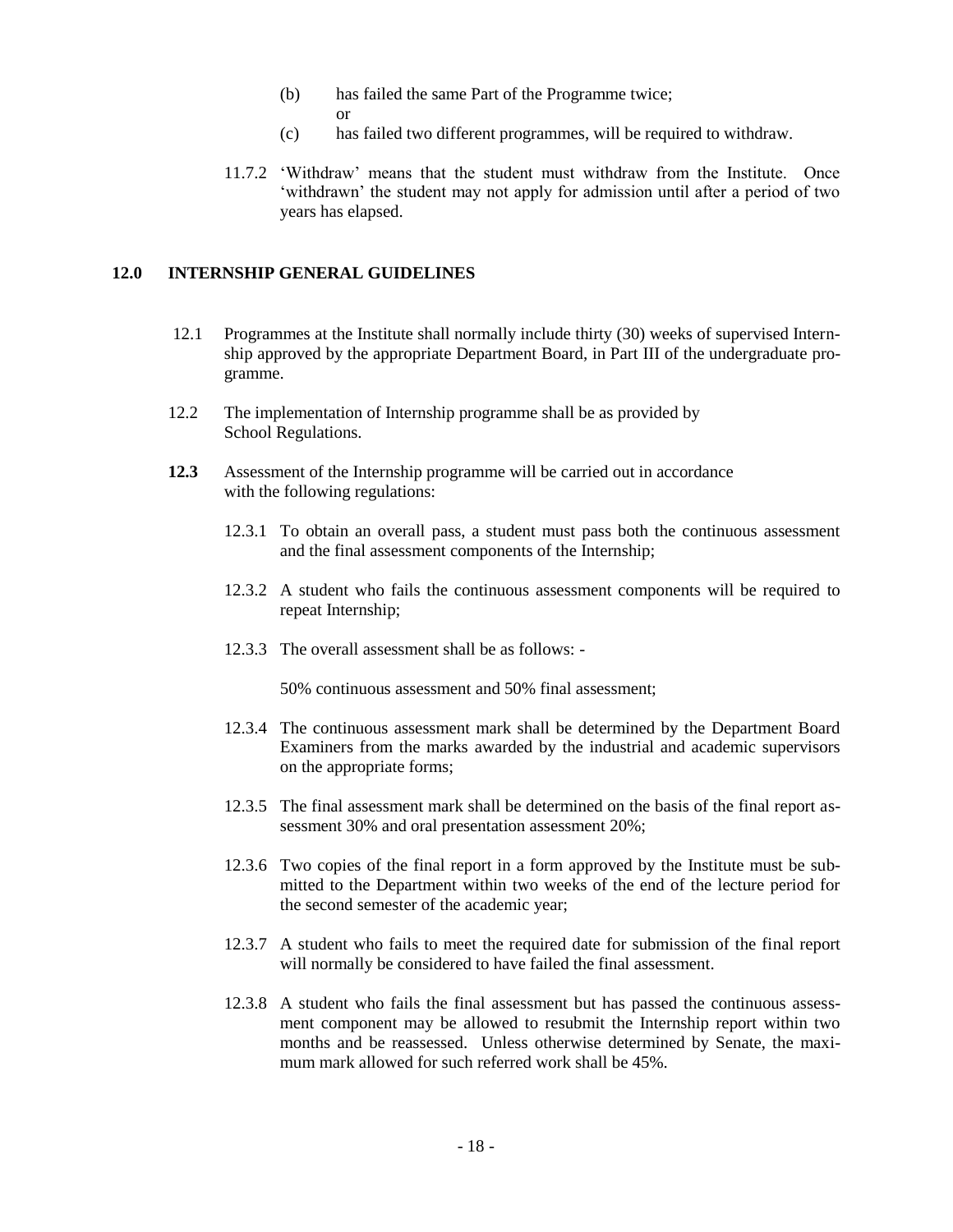- 12.3.9 The General Academic Regulations on repeat, discontinue and withdraw shall apply to Internship.
- 12.3.10 A student who fails the Internship component shall not proceed to the final year of the Degree Programme.
- 12.3.11 Alternatively students undertake an in-house Internship Programme (Project Based) for 30 weeks in accordance to Institute guidelines.

# **12.4 GUIDELINES FOR STUDENTS ON INTERNSHIP**

- 12.4.1 The student is subject to Institute and company regulations during Internship.
- 12.4.2 The student is expected to: -
- i) conform to the company's regulations, working time and discipline;
- ii) fulfill the supervisor's instructions concerning the training process and carrying out of the industrial research project;
- iii) complete a logbook on a daily basis and submit a report after finishing the training in a given department (or training unit);
- iv) take part only with educational purpose in mind according to the ultimate instructions of the supervisor;
- v) put his/her best efforts to acquire extensive knowledge and skills in order to achieve required standard of training;
- vi) keep good relations with all the staff of the company;
- vii) promote the good name of the Institute.
- 12.4.3 The choice of a company for the Internship will not be based on any probable monetary benefits the students may stand to gain.
- 12.4.4 The student must always bear in mind his/her conduct during the Internship period will reflect not only on him/her but also on Harare Institute of Technology and that it may also affect considerably the future Internship placements and the relationship between the Institute and the company.

# **12.5 Guideline for the Industry on the Treatment of the Student During the Internship**

- 12.5.1 The student will be subject to the company's regulations and is expected to function like a full time employee of the company.
- 12.5.3 For the period of the Internship, the student will have medical aid cover from the Institute.
- 12.5.4 The company is requested to provide the student every opportunity to function like a full-time employee and permit him/her to actively participate in all aspects of the business including management and administration except where confidentiality constraints may not permit his/her participation.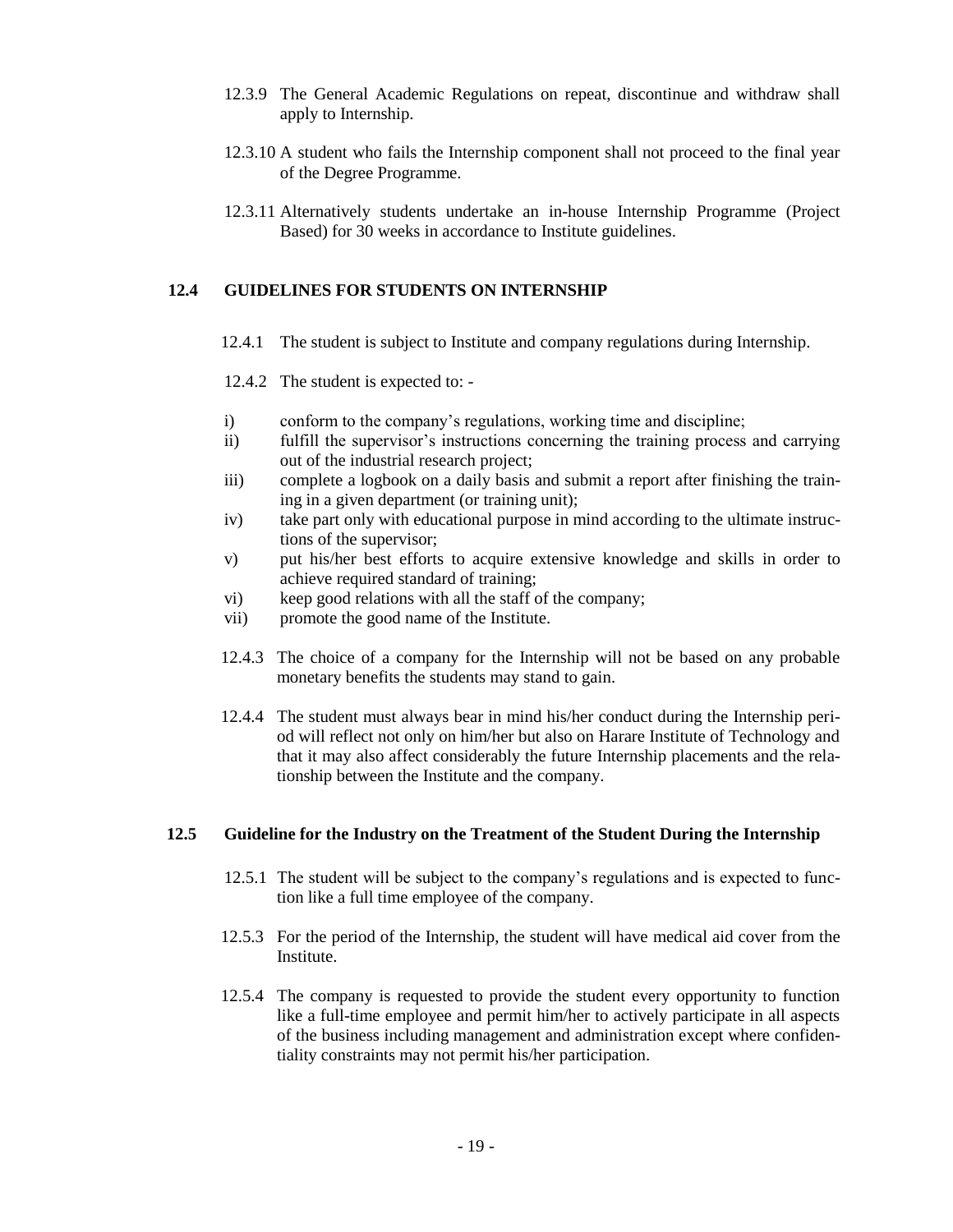- 12.5.5 Wherever possible, the company is requested to assist the student by providing welfare measures such as providing help in finding suitable accommodation close to the company, access to canteen facilities, company transport facilities, etc.
- 12.5.6 If the company wishes to pay the student an allowance, the arrangement is only between the two parties, that is the student and the company involved.

# **13.0 APPEALS AGAINST TERMINATION OF STUDIES**

- 13.1 Any candidate who, having failed to satisfy the examiners, is required to withdraw from the Institute or discontinue a programme, has a right to appeal.
- 13.2 A committee shall be established by the Senate to consider such an appeal.
- 13.3 Any candidate who wishes to lodge an appeal against withdrawal or discontinuation must do so in writing to the Registrar within 21 days after the publication of the examination results.
- 13.4 On appeal, the candidate must state clearly the grounds of the appeal. Medical grounds must be substantiated in writing by a medical practitioner registered in terms of the appropriate Act. Any other evidence which the candidate wishes to submit in support of his/her case must also be lodged with the written appeal.
- 13.5 The Registrar will refer all timeous appeals to the Appeals Committee for consideration.
- 13.6 The Appeals Committee will consider, as legitimate grounds for appeal, new evidence of mitigating circumstances (except mere lack of diligence or other fault on the part of the student) which was not previously available to the Examiners. Extenuating circumstance es of a 'force majeure' nature, which explain and are directly relevant to the student's ac academic performance and which he/she could not reasonably have been expected to have foreseen or avoided, will be considered.
- 13.7 The Committee shall be empowered to hear an appellant orally and to seek all such in formation or evidence as it may consider pertinent.
- 13.8 No right to automatic oral hearing is conferred upon appeals and the institute will not reimburse any expenses incurred by an appellant in making a personal appearance before the Committee.
- 13.9 The Committee shall make recommendations in each case, as it deems appropriate. Its recommendations shall be submitted to the Senate for approval, or to the Academic Board or the Vice-Chancellor on behalf of the Senate for consideration.
- 13.10 All requests/appeals on re-mark will not be entertained unless directed by the Senate. However a student who has been given a withdraw or a discontinue decision may appeal in writing to the Registrar within twenty one days after the publication of the examination results.

# **14.0 Guidelines for Re-Marking Examination Scripts**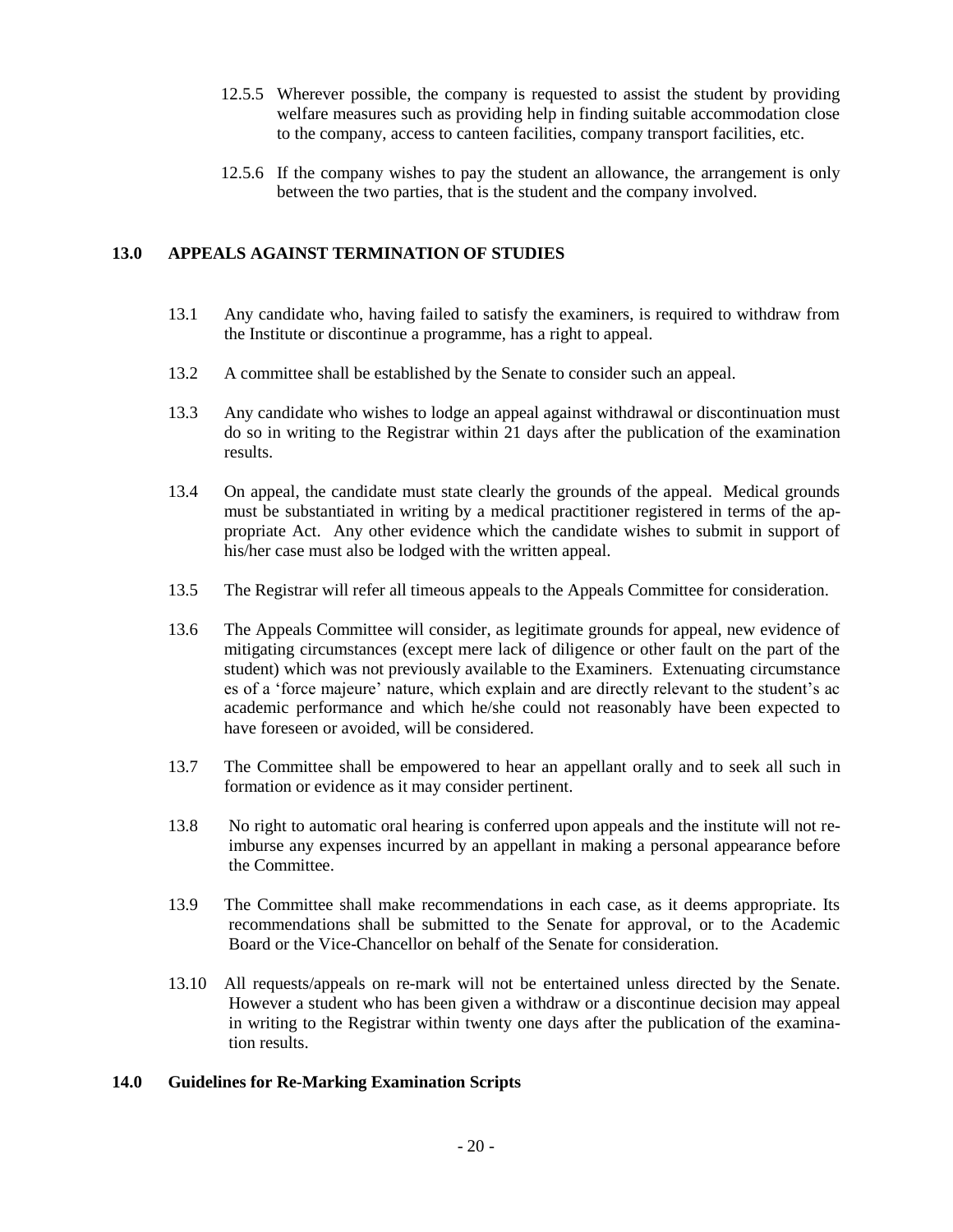# **14.1 Preamble**

Examinations moderated by External Examiners shall normally not be contested. Only in extreme cases and where the student has failed will the Senate permit re-mark of examination scripts provided the guidelines that follow have been strictly adhered to.

# **14.2 Guidelines**

- 14.2.1 If a registered student contests his/her Examination grade in a course, the following guidelines shall apply:
	- (a) The student shall submit an application in a standard letter to the Registrar within two weeks the official date of publication of Examination Results.
	- (b) The Registrar shall convene a meeting of the Dean of the School, Lecturer of the School, Head of the Department and the student/appellant to explain the procedures undertaken in the marking of the examination scripts in that course and the relevant regulations applied to reach the student's final result.
	- (c) If the student/appellant still feels unsatisfied with the explanation given in (b) above, and insists on the re-marking of his/her script(s), he/she shall make a second application on Form AC10 to reach the Registrar within two days of the meeting mentioned in (b), the Form AC10 shall be submitted together with a non-refundable deposit which shall be determined by the Registrar from time to time.
	- (d) When the student collects Form AC10, the Registrar shall inform the student of the implications of remarking the script(s) clearly highlighting the non-refundable cost as outlined in (g) below.
	- (e) If the student agrees to pay the amount involved in the re-marking process, the Registrar shall inform the Internal Examiner and the original External Examiner of the course that their marking is being contested.
	- (f) The Registrar shall ask the Department to identify a second External Examiner within the region who will, after approval by Senate, be appointed in writing, to carry out the re-marking of the student's script(s).
	- (g) The Registrar shall itemize the cost involved in the re-marking of the examination script(s) taking the following into consideration:
		- (i) Correspondence with original External Examiner and Internal Examiner.
		- (ii) Correspondence with prospective new External Examiner.
		- (iii) External Examiner's travel expenses.
		- (iv) External Examiner's upkeep including hotel accommodation.
		- (v) External Examiner's honorarium at the current rate, etc.
- 14.2.2 The cost shall be communicated to the student concerned, who shall be required to pay in full the amount involved in the remarking of his script(s) before any further action can be taken. If payment is not received within 10 days of the date of the letter, the student will be deemed to have abandoned his re-marking request and accordingly forfeit the deposit. No further correspondence shall be entertained.
- 14.2.3 Once the full amount has been paid, the External Examiner in the course concerned shall be invited to come to the Institute to conduct the re-marking of the student(s) script(s). If this is not possible, the University shall deliver to the External Examiner the examination question paper, the marking scheme for the course, the student's examination script(s) and a sample of other students' scripts in that course.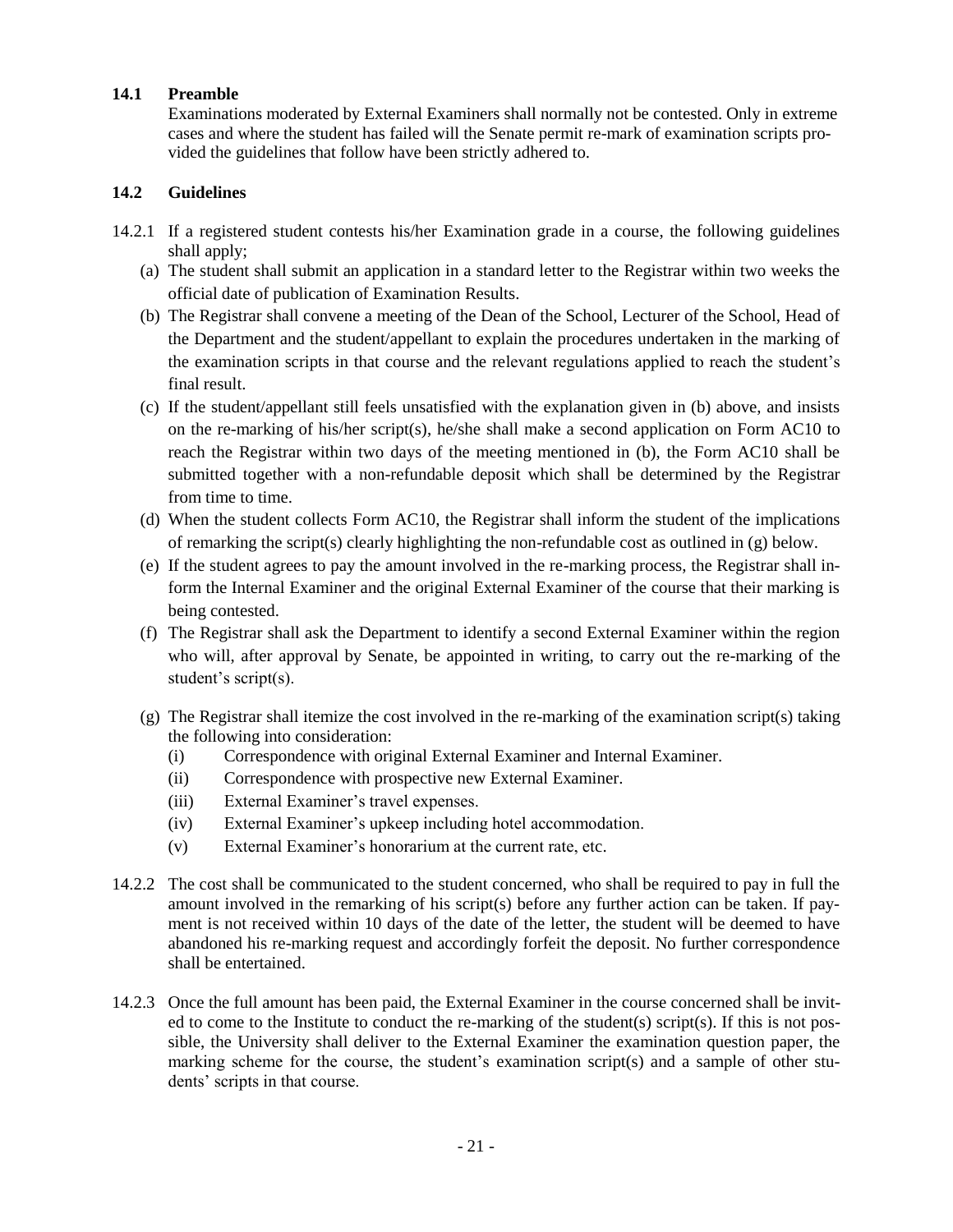14.2.4 The new mark assigned by the External Examiner shall be subject to Senate approval, and thereafter there shall be no further contesting of the grade.

# **15.0 AEGROTAT PROVISIONS**

- 15.1 If a candidate, having completed a substantial component of a Part of his/her Programme, is prevented by serious illness or other sufficiently substantiated causes, from completing the prescribed requirements for that Part of the Programme he/she may be deemed by the senate to have satisfied the examiners for that Part upon the recommendation of the Board of Examiners concerned and upon such other conditions as the Senate may decide, provided that: -
	- 15.1.1 The candidate will not normally be exempted from presenting a thesis or dissertation where such is prescribed.
	- 15.1.2 The award of an Aegrotat Degree shall be without classification.
- 15.2 Where a student qualifies for an Aegrotat Degree, he/she may opt instead to write a special examination in order that an overall grade may be determined and formally credited to the student. Application for such an option must be submitted in writing to the Registrar not later than four weeks before the scheduled examinations.
- 15.3 The Senate may require any candidate, irrespective of his/her Programme or School, whose examination performance has been adversely affected by sufficiently substantiated circumstances of 'force majeure' nature to write a special examination at an appropriate future date, normally not later than three months after the date of the last examination missed.

In such a case, unless otherwise stipulated by the Senate, the mark obtained in the special examination will be counted in the overall assessment for purpose of degree classification.

Exceptionally, such special examinations may be permitted by the Senate on the recommendation of the Board of Examiners for candidates in respect of their performance in a special examination. In such cases, the mark obtained in the special examination shall be a pass or fail.

- 15.4 A candidate who wishes to be considered for an Aegrotat Degree must apply in writing, together with written substantiation for his/her case, to the Registrar normally within ten days of the end of Institute examinations for the Programme concerned. Appeals which are submitted on medical grounds must be supported by a certificate from a medical prac titioner registered in terms of the appropriate Act.
- 15.5 A candidate who is awarded an Aegrotat Degree may not re-enter the examination for that same degree, but shall be eligible to apply to proceed to an appropriate higher degree.

# **16.0 PLAGIARISM**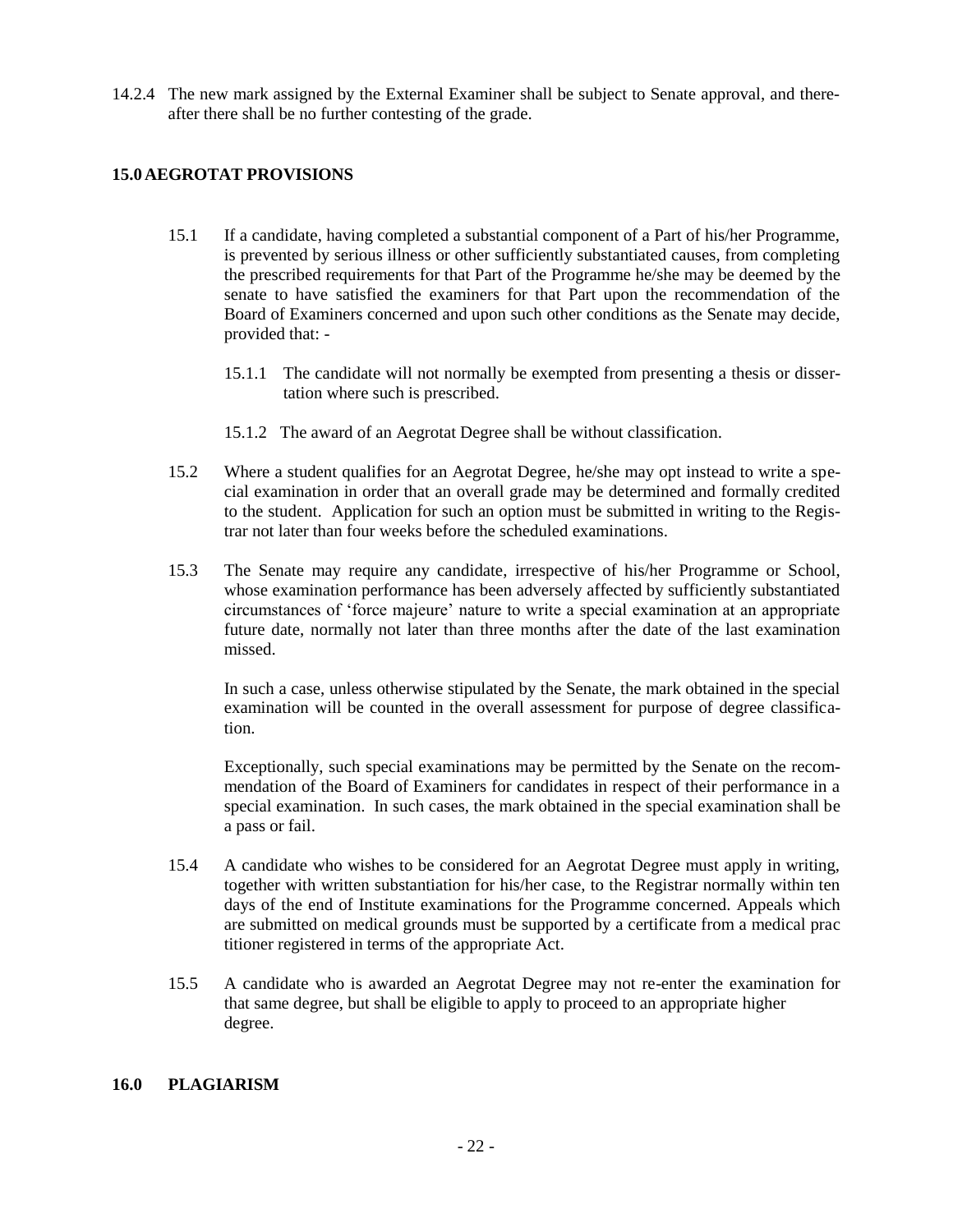# **16.1 Definition**

Plagiarism is the unacknowledged use of another person's material or ideas. As such, plagiarism is an academic offence in the sense that theft is in ordinary daily life.

**16.2** Recommendations on the severity of the penalty shall be determined by the appropriate Department Board or Board of Examiners. Cases of plagiarism shall be handled in the following manner: -

#### **16.3 Minor Cases of Plagiarism**

- 16.3.1 **First Offence**: In the case of plagiarism being discovered in a piece of work such as an essay or laboratory report or dissertation the student shall get a Chairman's warning but shall be given an opportunity to re-do and re-submit an acceptable piece of work after one week and shall be awarded a maximum of 45%.
- 16.3.2 **Second Offence**: The student shall get a Dean's warning and shall be awarded mark of zero for the submitted work.
- 16.3.3 **Third Offence**: The Senate shall take disciplinary measures such as suspension or expulsion of the student who will have been awarded a mark of zero.

#### **16.4. Major Cases of Plagiarism**

- 16.4.1 In the case of plagiarism being discovered in a project at the end of the year the candidate shall be denied the opportunity to re-submit that project.
- 16.4.2 The new project shall be submitted not later than June of the following year.
- 16.4.3 The new project will be awarded a maximum mark of 45%.
- 16.4.4 In the case of plagiarism being discovered in a project for the second time and after re-submission, a mark of zero shall be awarded and recorded, and the Senate shall take disciplinary action either to suspend or expel the student.

# **17.0 MISCONDUCT AT EXAMINATIONS**

The following shall constitute misconduct in an examination:

- (a) Taking or possessing whilst in the examination room, any notes books, bags, cellular phones, programmable calculators , calculator covers or other material which has not been authourised
- (b) The use of any answer book, writing or blotting paper other than that supplied.
- (c) Aiding or attempting to aid, soliciting or attempting to solicit for aid from another candidate directly or indirectly.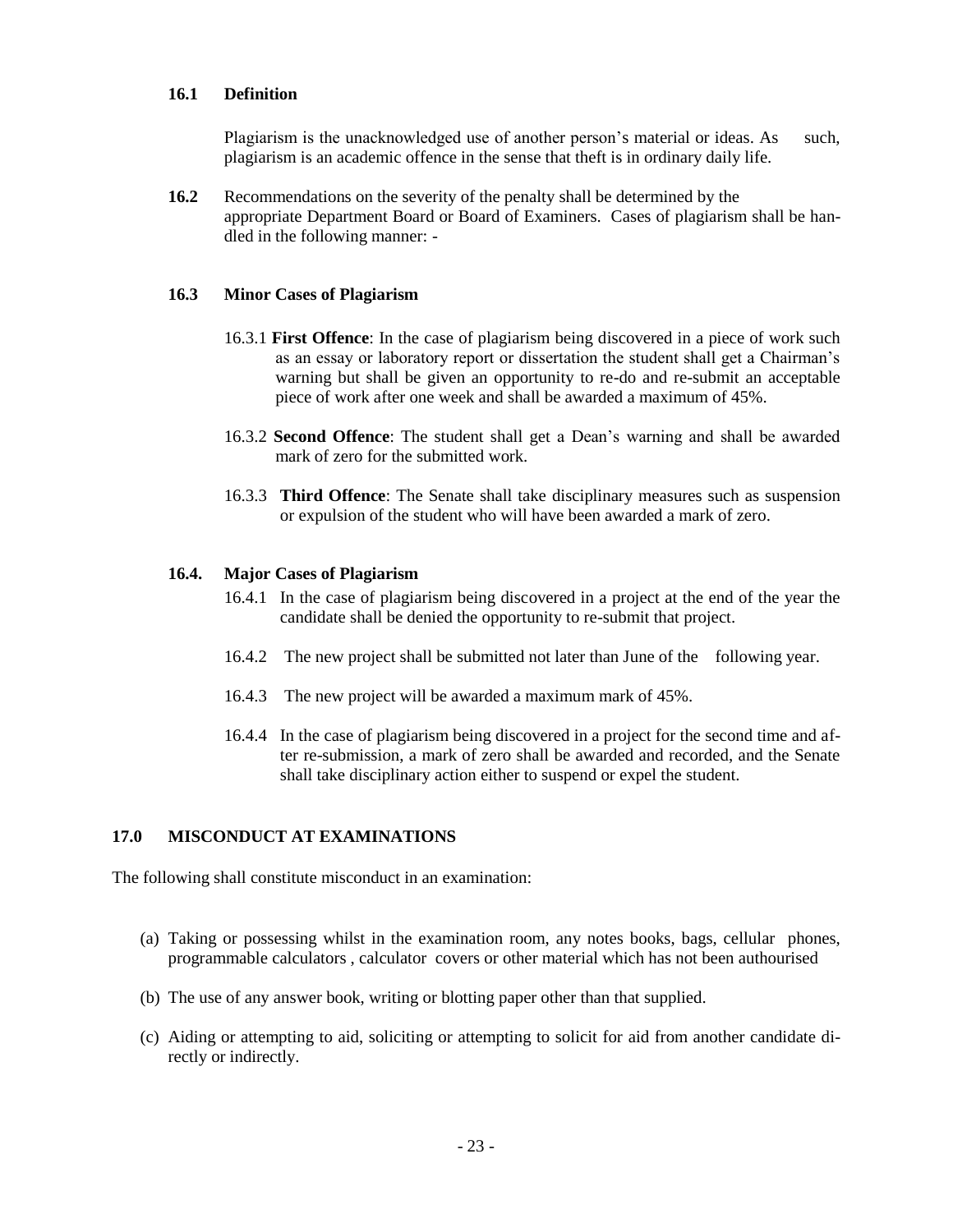- (d) Writing information or in possession of written information regardless of relevance, on any part of the candidate's body during examination.
- (e) Leaving the examination venue for any purposes without seeking permission from the invigilator.
- (f) Any other behavior that in the view of the invigilators is deemed to prejudice the performance of other candidates.
- (g) Subject to Ordinance 15, any candidate found guilty of misconduct during the examination shall be disqualified not only in that examination and subject, but in the whole examination, and further disciplinary action may be taken by the Institute.

# **18.0 PUBLICATION OF RESULTS**

- 18.1 The Registrar shall be responsible for the publication of the results of Institute examinations as approved by the Senate.
- 18.2Results lists shall be posted on Institute notice boards and in addition, the Registrar may post to each candidate at his/her registered address, a copy of his/her individual results. The Registrar may post examination results on the Institute website or other appropriate media.

#### **19.0 ACADEMIC TRANSCRIPT**

On leaving the Institute each student may obtain, on application to the Registrar, one copy of a formal transcript of his/her complete academic record at the Institute. Additional transcripts will be obtained at a fee.

# **20.0 AWARD OF DEGREES**

The award of Degrees of the Institute shall be subject to approval by the Institute Board.

Candidates completing the requirements for such award will be entitled to receive a formal certificate of the Institute, bearing the Institute seal and signed by the Vice-Chancellor and the Registrar, confirming the award.

# **21.0 INSTITUTE COURSE CODING SYSTEM**

The Institute shall have the following coding system:

Three letters and three/four figures: